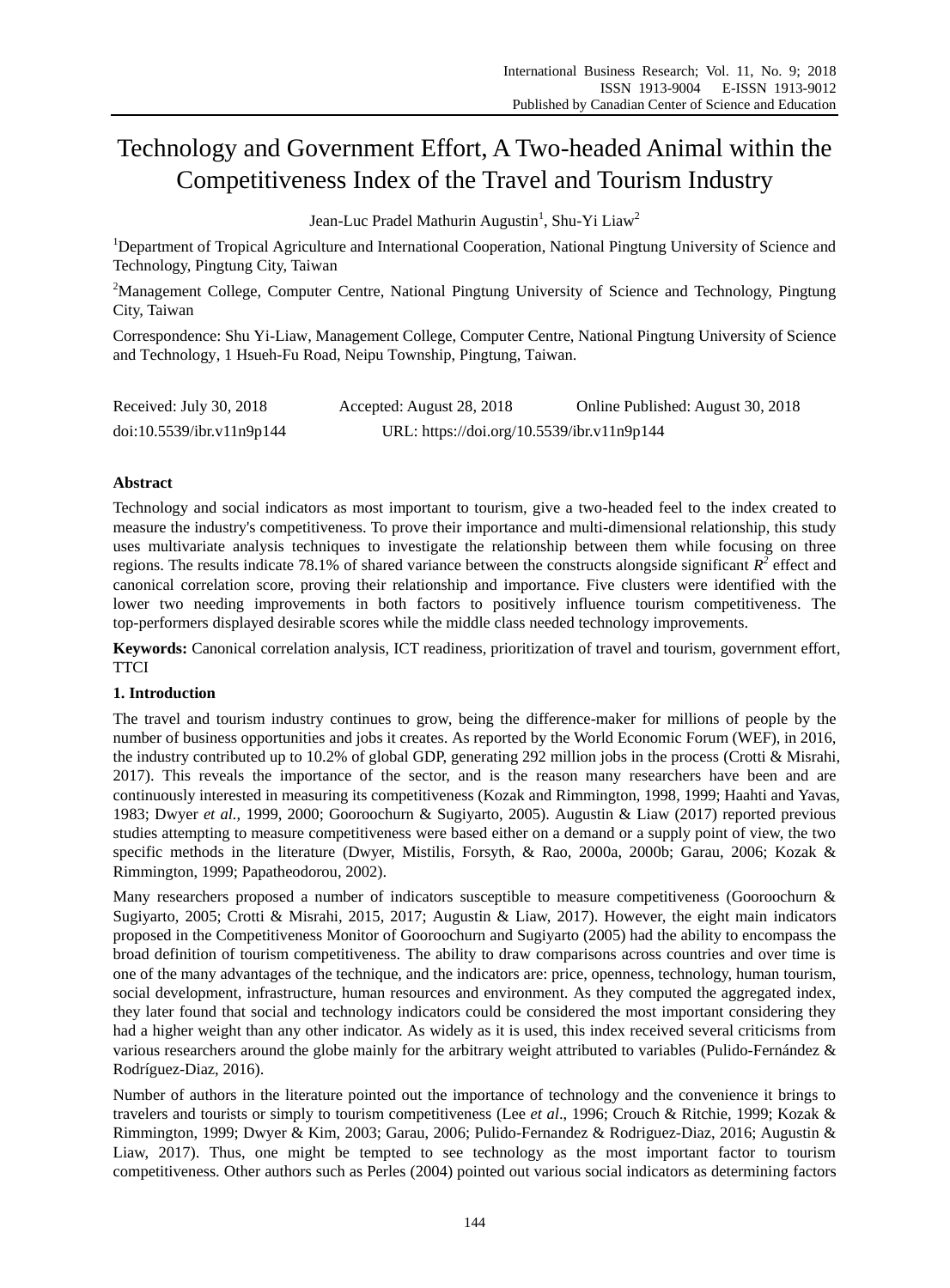of competitiveness, although difficult to characterize. These can be seen as the two heads of an animal, but such considerations are supplementary arguments proving that both constructs are of high importance to the competitiveness index itself. Not because an animal has two heads does it go in two different directions; the heads would have to work as one unit and lead the body in one direction.

Despite the identified separate importance of technology and government effort in tourism competitiveness and despite the number of studies focusing on travel and tourism competitiveness, the association between the two has not been clearly investigated. However, the acceptance in the literature that both constructs are of great importance raises questions as to what kind of relationship exists between the two constructs.

It is true that researchers would normally expect these constructs to be correlated, however the present study addresses this gap by exploring and providing statistical and scientific evidence of the relationship between technology (represented by *ICT Readiness* within the TTCI), and government efforts to help the tourism industry whether it be by promotion efforts, creating their brand or by making specific decisions facilitating the development and competitiveness of the industry (represented by *Prioritization of Travel and Tourism* in the TTCI). Taking into account the multi-faceted nature of both constructs as defined within the TTCI is key to the outcomes of the present study, and this has directed towards canonical correlation analysis (CCA) which will be used to yield the results. The research question of interest is whether the set of technology variables and the set of government effort variables are related to each other and in which ways. If it is found that the two are related, the magnitude of the existing relationship will be investigated in order to deduct how the variables impact each other. This will help draw useful recommendations related to the groups of countries pertaining to the sample under study so as to figure out how to approach the relationship of the two constructs within their own economy taking into account the nature of the existing relationship.

The present study aims at exploring and understanding how technology and government effort, two constructs important to travel and tourism competitiveness, relate to each other using the Canonical Correlation Analysis method. In the literature, previous studies have explored the separate importance of each concept; this study will allow to mirror their importance to tourism competitiveness taken as correlated pieces of a whole framework translated into the competitiveness index. Therefore, this paper will take into account the multi-faceted nature of each construct in the process of exploring their relationship. Although not a primary objective of this paper, a classification of the countries pertaining to the sample under study will be made through the results of a cluster analysis based on the two constructs, allowing for more in depth suggestions. The specific objectives of this research are to:

- i. determine whether the sets of variables of the technology and social indicator are related to each other
- ii. explore the magnitude of the relationship that may exist between the sets of variables of the two indicators
- iii. explain the nature of the relationship that exists between the sets of variables by measuring the relative contribution of each variable to the canonical functions that are extracted.

The present study would therefore suggest how crucial and vital it is for tourist destinations to pay a close attention to the existing relationship between the two constructs considering it might yield numerous benefits to the industry or their national economy. Managers and decision makers could draw conclusion from their country positioning in the cluster analysis and think of ways to improve their tourism industry.

## **2. The Tourist Destination, a Competitiveness Approach**

In recent years, the rapid development of tourism due to numerous factors such as technology development and its integration into development plans of several national economies has drawn the attention of researchers around the globe. Let alone defining the tourist destination from a competitiveness standpoint was necessary to better understand how tourism impacts other industries, but it was first and foremost important to define and understand how can a country or territory be considered competitive as one talks about tourism. As countries are eager to increase their market share of travel and tourism, the concept "tourism competitiveness" arises and gains importance for governments and policy makers.

Buhalis (2000) considered destination as a number of tourism products, services and experiences designed to provide consumers with an integrated experience (Khin et al., 2014). He further mentioned that the amalgam of tourism products and services offered to tourists are consumed under the brand name of the destination. Tanja et al. (2011) followed the definition of Ritchie & Crouch (2003) where destination competitiveness is seen as the ability of a country to create additional values and, therefore, increase national wealth by managing assets and processes, attractiveness, aggressiveness and proximity and by integrating these relationships within an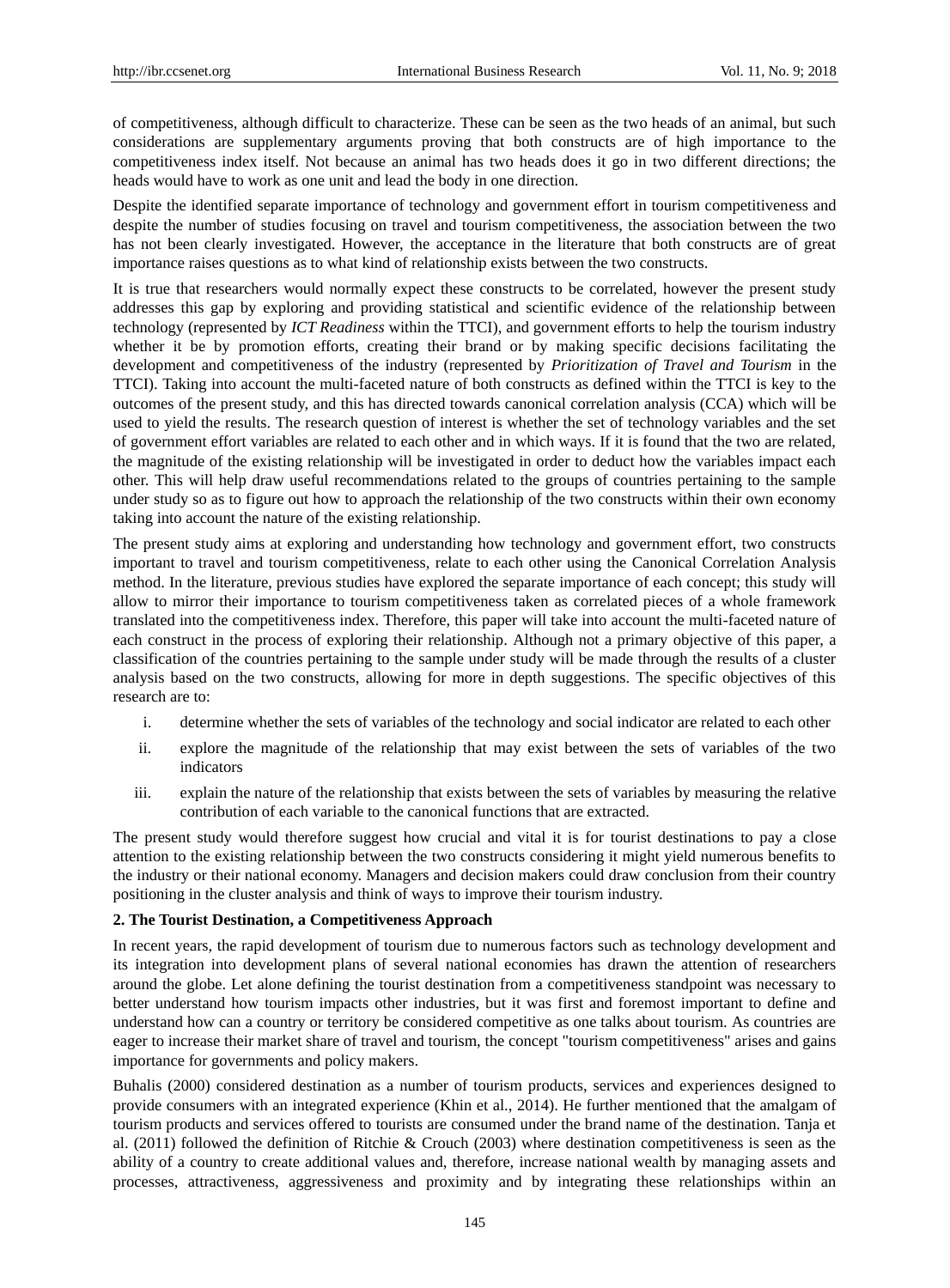economic and social model that takes into account a destination's natural capital and its preservation for future generations. The OECD recently proposed its own definition of tourism competitiveness for a destination and it is seen as the ability of the place to optimise its attractiveness for residents and non-residents, to deliver quality innovative and attractive tourism services to consumers and to gain market shares on the domestic and global market places, while ensuring that the available resources supporting tourism are used efficiently and in a sustainable way (Dupeyras & MacCallum, 2013).

Competitiveness is a concept that is considered complex, and supplying an exact and accurate definition for it has always been problematic, let alone measuring it. It goes the same about tourism competitiveness. Measuring tourism competitiveness has been a concern for countless researchers and this explains why there are various proposed models in the literature aiming at its measurement. Gooroochurn and Sugiyarto (2005) reported that the identification of the elements of competitiveness is contentious given the conceptual problems embodied in its definition as it is a relative and multidimentional concept (Scott & Lodge, 1985).

There is a large number of studies focusing on approaches to measure competitiveness in tourism (Crouch & Ritchie, 1999, 2003; Dwyer et al., 2000a, 2000b; Dwyer & Kim, 2003; Haahti & Yavas, 1983; Kozak & Rimmington, 1998, 1999). But, some researchers believed that there is not one approach to measuring destination competitiveness suitable to all countries and no single set of indicators could be applied to all destinations at all times (Eright & Newton, 2004, 2005; Gomezelj & Mihalic, 2008; Khin et al., 2014).

#### *2.1 The Travel and Tourism Competitiveness Index (TTCI)*

TTCI is the main focus of the Travel and Tourism Competitiveness Report (TTCR) which covers a large number of countries in each edition. This report, produced on a 2-year basis, analyses the performances of numerous economies through the TTCI by revealing important insights about strengths and weaknesses (areas that would require special attention for development) of each analyzed country in order to enhance the competitiveness of the sector. The index unveils the areas where improvements are needed through the analysis and comparison of countries performances, providing solid grounds for policy and business decisions (Augustin & Liaw, 2017; Crotti & Misrahi, 2017).

The index originated from an innovative methodology that was presented for measuring and monitor tourism competitiveness using a wide range of relevant individual indicators grouped into eight main indicators able to encompass the broad definition of tourism competitiveness: price, openness, technology, infrastructure, human, tourism, social development, environment and human resources (Gooroochurn & Sugiyarto, 2005). This methodology was later replicated and adapted by the WEF in 2007 with the production of the TTCR.

The 2015 and 2017 version of the TTCR featured the new TTCI's framework which is a construct of 4 sub-indexes, 14 pillars and 90 individual indicators, all distributed among the pillars (Augustin & Liaw, 2017; Crotti & Misrahi, 2015, 2017). The subindexes and pillars are arranged in the following order: Enabling Environment (*business environment, safety and security, health and hygiene, human resources and labor market, ICT readiness*), Travel and Tourism Policy and Enabling Conditions (*prioritization of travel and tourism, international openness, price competitiveness, environmental sustainability*), Infrastructure (*air transport infrastructure, ground and port infrastructure, tourist service infrastructure*) and Natural and Cultural Resources (*natural resources, cultural resources and business travel*) (Crotti & Misrahi, 2015, 2017). The present study is directed towards two specific pillars, namely *ICT readiness* and *prioritization of travel and tourism*. Technology and social indicators were the two most important factors in Gooroochurn and Sugiyarto's competitiveness monitor considering they presented the highest weights (2005). The weighting procedure is also one of the main criticism of the index because it is deemed arbitrary (Augustin & Liaw, 2017).

#### *2.2 The ICT Readiness Indicator*

The role technology has played in the travel and tourism industry is extensively discussed in the literature. One of the main changes the development of information and communication technologies brought by is the radical shift in consumer behavior. Consumers had very little access to information in the past, and travel planning for example was not as easy as it is nowadays. In today's day and age, the consumer has access to an important amount of information with just a few clicks on a browser (Chung & Koo, 2015). The internet's appearance is therefore among the major technology developments that brought significant changes in the structure of the tourism industry considering the amount of information available online consumers can access at any given time (Aramendia-Muneta & Ollo-Lopez, 2013). Buhalis & Law (2008) reported that the real effects of ICTs that we are experiencing since the year 2000 are the results of the emphasis on technology witnessed over the previous two decades, making room for the emergence of new businesses, services and tools thus making it easier for all stakeholders worldwide to interact. Many researchers believe that ICTs play a pivotal and major role in tourism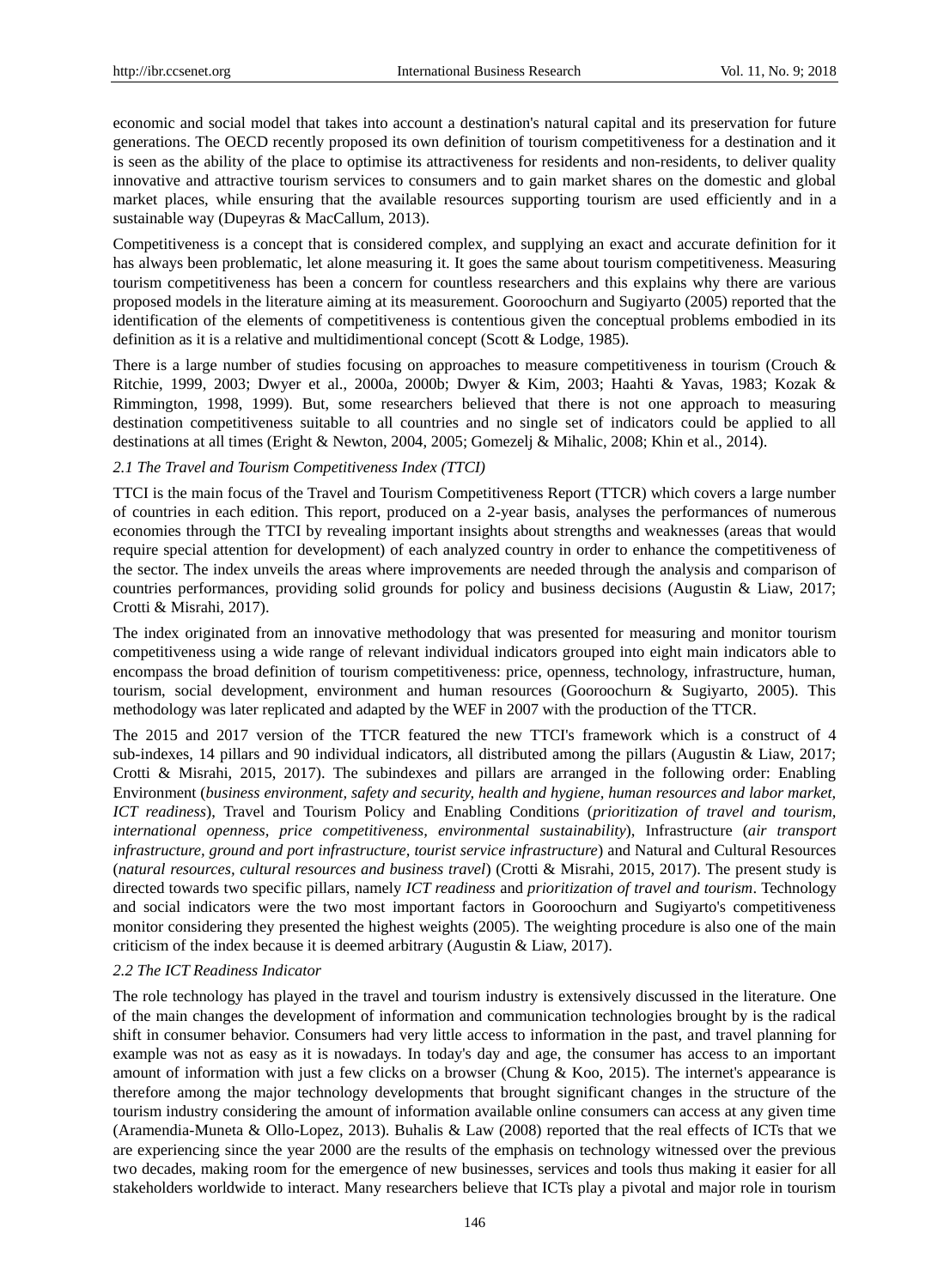competitiveness (Aramendia-Muneta & Ollo-Lopez, 2013; Bojnec & Kribel, 2004; Buhalis & Kaldis, 2008; Buhalis & O'Connor, 2005), but it is hardly an unanimous perception given some doubted that ICTs really impact tourism competitiveness (Mihalic, 2007) or even doubted the existence of a relationship between the adoption of ICTs and tourism competitiveness' improvements (Dos Santos et al., 1993).

With the apparition of the internet came the extensive use of social media platforms. Is considered social media all internet-based applications carrying consumer-generated content created by consumers from their own relevant experience and shared or stored online for easy access by other consumers (Chung & Koo, 2015; Xiang & Gretzel, 2010). Social media provides a platform where consumers can interact and search for services, share ideas, thoughts, experiences, perspectives, information (Chan & Guillet, 2011; Chung & Koo, 2015; Sigala et al., 2012). Before the use of social media, tourists had limited access to information through travel magazines, newspapers and books which have been replaced in recent years by internet websites, blogs or simply posts and/or comments from other consumers giving insights or recommendations (Chung & Koo, 2015).

In the TTCR, the technology indicator, *ICT Readiness*, is a pillar of eight indictors: ICT use for biz-to-biz transactions [ICT1], ICT use for biz-to-consumer transactions [ICT2], internet users (% pop.) [ICT3], fixed-broadband internet subscriptions [ICT4] mobile-cellular telephone subscriptions (/100 pop.) [ICT5], mobile broadband subscriptions (/100 pop.) [ICT6], mobile network coverage (% pop.) [ICT7] and quality of electricity supply [ICT8] (Crotti & Misrahi, 2015, 2017).

#### *2.3 The Social Indicator*

*Prioritization of Travel and Tourism* draws the attention on the role of government in tourism and the implication of government in tourism planning and development is a topic that has drawn interest of the scientific community for as long as one can remember considering that it is well documented in the literature that local governments are the most important authorities in establishing tourism development policies (Bouquet & Winter, 1987; Madrigal, 1995; Pearce, 1989). However, Bramwell (2011) insisted on the importance of a broad social theory such as "political economy" to better understand governments' role in tourism development. Governments are considered the key players in tourism development and planning (Wang & Bramwell, 2012) as much of the responsibility to manage and develop tourism is on local governments (Elliott, 1997; Nunkoo, 2015; Ruhanen, 2013). Considering the proximity to various aspects of tourism and the well-oriented knowledge of communities entitled to local governments, their constant involvement in tourism seems justified (Aronsson, 2000). Tourism policy decisions are of the domain of governments and, as a result, they are more often than not held accountable for such (Bramwell, 2011). The governments are expected to create tourism policies determining the level of benefits and costs of tourism for local communities (Citrin, 1974).

Elliott (1997) reported that the implementation of tourism policy essentially depends on the broader political, economic and social environment. But, we need to understand that policy implementation is the process where policy ideas and plans are translated into practice (Dredge & Jenkins, 2007). The different perspectives of researchers who studied policy implementation suggested three approaches in identifying the influence of diverse variables in the process: the top-down, the bottom-up and the synthesis approach. The latter originated from identified weaknesses of the first two. As suggested by number of researchers through the guidance of the synthesis approach, four factors are identified: the macro-environment, the institutional arrangements, inter-organizational relations  $\&$  co-ordination and the interest groups. Wang  $\&$  Ap (2013) highlighted that the macro-environment (which is the economic and social environment) influences the roles that government would take in tourism development.

The social indicator represented by the pillar *Prioritization of Travel and Tourism* in the TTCI has the following individual indicators: government prioritization of travel and tourism industry [P1], travel and tourism government expenditure (% government budget) [P2], effectiveness of marketing and branding to attract tourists [P3], comprehensiveness of annual travel and tourism data (0-120 best) [P4], timeliness of providing monthly/quarterly travel and tourism data (0-21 best) [P5] and country brand strategy rating (1-10 best) [P6].

## **3. Data and Methodology**

This section includes the data source and introduces the methods that were used in the present study.

### *3.1 Data*

The data used here are taken from the TTCR featuring the TTCI. Two pillars, namely *ICT Readiness* (technology component with eight individual indicators) and *Prioritization of Travel and Tourism* (social component with six indicators) are at the core of this study in regards to their importance to travel and tourism. Three regions were chosen: the Asia-Pacific considered as the second largest tourism market and most improved region in terms of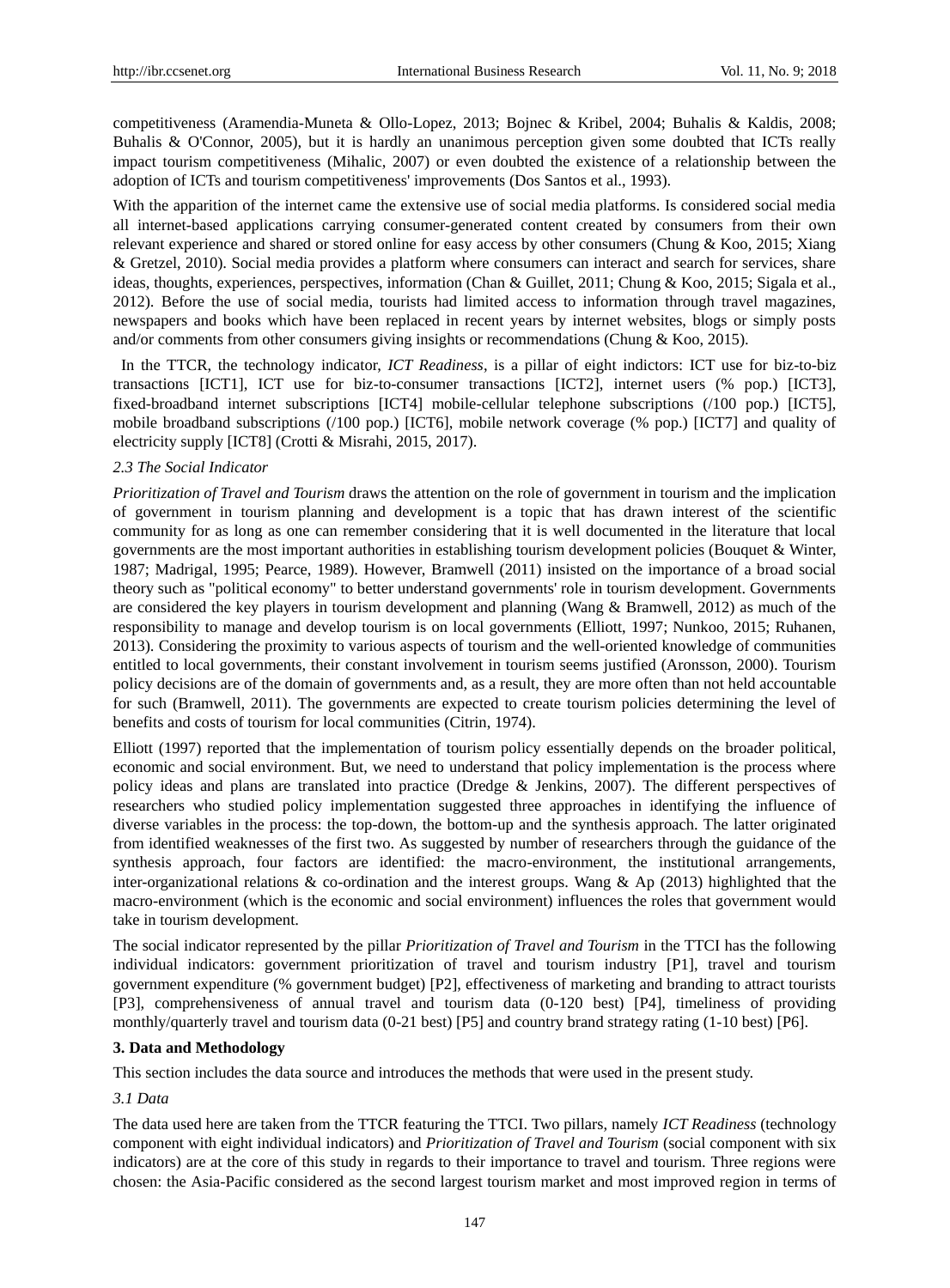travel and tourism by the World Economic Forum given their performance in the last two reports (2015 and 2017), the Americas being the second most improved region and Europe & Eurasia, the region with the largest tourism market and the strongest overall performance.

#### *3.2 Methods*

At first, simple relationships between the variables are explored using bivariate correlations. This allows to attest whether there is a certain association between the two constructs and how strong is the relationship between them. However, this offers no indication on the causal direction of a relationship, if one exists; which explains the second step where a canonical correlation analysis is performed to explore the strength and nature of the association between technology and government efforts within the index. For the analyses, SPSS 22 and STATISTICA 13 were used to generate the results.

The use of canonical correlation analysis is justified since it provides a statistical analysis where each subject is measured on two sets of variables and there is a focus on knowing how the two sets relate to each other. In canonical correlation, there are several variables on both sides of the equation and the analysis combines the sets of variables to produce, for each side, a predicted value with the highest correlation with the predicted value on the other side. Fox & Hammond (2017), in a study of psychopathy and impulsivity, reported the combination of variables on each side can be thought of as a dimension that relates the variables on one side to the variables on the other side (Tabachnick & Fidell, 1996). Edwards & Bagozzi (2000) studied the nature and direction between constructs and measures; they concluded that for direct formative models such as the one here, canonical correlation analysis is suitable because it uses observed measures to creates weighed linear composites serving as conceptual variables. As technology and government efforts are normally multivariate, an analytic approach allowing for multiple independent variables seemed more suitable for the study, and therefore was adopted. The technique is well explained in Sherry & Henson's research (2005).

In order to draw useful conclusions, a cluster analysis was then conducted based on the two constructs to provide more oriented and informed recommendations for each group of countries.

#### **4. Results and Discussion**

This section presents the results of the analyses conducted which includes a simple bivariate correlation study as well as a canonical correlation analysis to identify how the two sets of variables relate to each other within the TTCI, namely technology and government efforts supporting the tourism industry.

#### *4.1 Bivariate Correlation Results*

The simple relationship between government effort and technology within the TTCI was investigated using Pearson's product-moment coefficient and it proved that, based on the dataset used, there is a moderate significant relationship between them ( $r = 0.439$ ,  $p < 0.01$ ). Considering these two pillars are part of the framework that ultimately leads to the index, it is useful to investigate at once the strength of a linear association between them and the index, if any. The reliability analysis will be performed as well to make sure of the reliability of the measurements.

|  |  | Table 1. Correlation between Technology and Government effort |
|--|--|---------------------------------------------------------------|
|  |  |                                                               |

| Variable          | Technology | <b>Government Effort</b> | TTCI |
|-------------------|------------|--------------------------|------|
| Technology        |            |                          |      |
| Government Effort | 0.439**    |                          |      |
| <b>TTC'</b>       | $0.774**$  | 0.537**                  |      |
|                   |            |                          |      |

*\*\*correlations significant at p < 0.01 level (2 tailed)*

It is observed in Table 1 that, for the index itself, there is a strong and significant positive linear association with technology whereas there is a moderate significant positive linear association with government efforts. This supports the findings of Augustin & Liaw  $(2017)$  in their consistency analysis of the competitiveness index in the Asia-Pacific region where they concluded that the index is strongly correlated to its technology component whereas it is moderately associated to the government effort component.

Taken independently, each set yielded the reliability results that follow. The set of technology indicators proved to have a high reliability of 0.91 (standardized value) with a strong positive correlation between items while the set of government efforts indicators has a reliability of 0.7 (standardized value) with a moderate positive linear correlation between items. The overall reliability equaled 0.88 on standardized value. These results suggest that the reliability for both sets of items is good enough considering Tavakol and Dennick (2011) mentioned that reliability is expressed as a number between 0 and 1 while Leontitis & Pagge (2007) stated that there is a good level on consistency when reliability is closer to 1.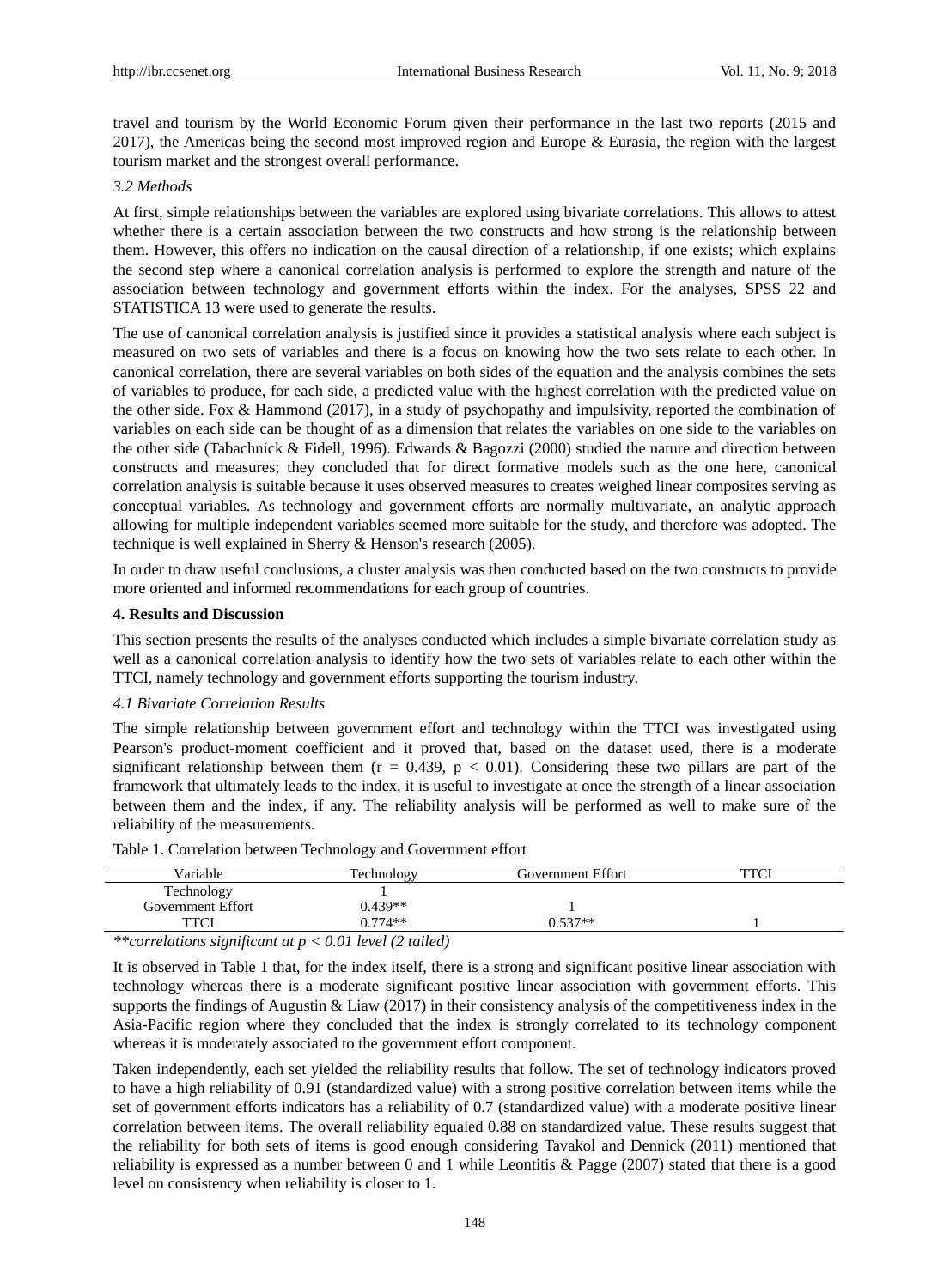#### *4.2 Canonical Correlation Analysis' Results*

A canonical correlation analysis was conducted using the eight technology indicator's variables as predictors of the six government effort's variables to evaluate the multivariate shared relationship between the two variable sets. The analysis yielded only three statistically significant functions amongst the six functions removed with squared canonical correlations of 0.495, 0.309 and 0.185 for each successive significant function. Collectively, the model across all functions was statistically significant using the Wilks's  $\lambda = 0.220$  criterion, F(48, 373.09) = 2.804,  $p < 0.001$ . Because Wilks's  $\lambda$  represents the variance unexplained by the model, 1- $\lambda$  yields the full model effect size in an r<sup>2</sup> metric. Thus, for the set of three canonical functions, the r<sup>2</sup> type effect was 0.781, which indicates that the full model explained a substantial portion, about 78% of the variance shared between the variable sets.

| Function                                                                        | Eigenvalue                                                                                  | %                   | `um. % | Canonical R | Corr<br>Sa. | Wilks's lambda |
|---------------------------------------------------------------------------------|---------------------------------------------------------------------------------------------|---------------------|--------|-------------|-------------|----------------|
|                                                                                 | 0.979                                                                                       | 50.7                | 50.7   | 0.703       | 0.495       | $0.220**$      |
|                                                                                 | 0.447                                                                                       | າາ າ<br>ے ۔ ب       | 27.9   | 0.556       | 0.309       | $0.435**$      |
|                                                                                 | 0.226                                                                                       | $\overline{ }$<br>. | 85.6   | 0.430       | 0.185       | $0.629*$       |
| the contract of the contract of the contract of the contract of the contract of | the contract of the contract of the con-<br>the contract of the contract of the contract of |                     |        |             |             |                |

| Table 2. Canonical correlation between government effort and technology |  |
|-------------------------------------------------------------------------|--|
|                                                                         |  |

*\*\* p < 0.001 and \* p < 0.05*

The dimension reduction analysis eases the path to test the arrangement of functions for statistical significance. As noted in Table 2, the first three functions were statistically significant ( $p < 0.001$ ) although at a different significance level in the case of the third function ( $p < 0.05$ ). Given the  $R_c$ <sup>2</sup> for each statistically significant function, they explained 49.5%, 30.9% and 18.5% of shared variance respectively. The last three (non statistically significant) functions only explained 14.6%, 8.6% and 1.2% respectively of the remaining variance after the extraction of prior statistically significant functions (see Dimension Reduction Analysis in Appendix).

Table 3 presents the standardized canonical function coefficients and structure coefficients for the statistically significant functions, as well as the squared structure coefficients and the communalities (h $\hat{ }$ ) for each variable. As reported by Fox & Hammond (2017), it is important that these functions manifest a clear and unambiguous structure because of the residual nature of the variance that they are based upon.

| Varia            |          | Function 1  |                 |          | Function 2  |             |          | Function 3  |             | $h^{2}(\%)$ |
|------------------|----------|-------------|-----------------|----------|-------------|-------------|----------|-------------|-------------|-------------|
| ble              | Coef.    | $r_{\rm s}$ | $r_{s}^{2}$ (%) | Coef.    | $r_{\rm s}$ | $r_s^2(\%)$ | Coef.    | $r_{\rm s}$ | $r_s^2(\%)$ |             |
| ICT <sub>1</sub> | 1.330    | 0.965       | 93.06           | 1.591    | $-0.170$    | 2.88        | 0.804    | 0.048       | 0.23        | 96.18       |
| ICT <sub>2</sub> | $-0.459$ | 0.764       | 58.39           | $-1.896$ | $-0.542$    | 29.43       | $-0.115$ | 0.085       | 0.72        | 88.54       |
| ICT <sub>3</sub> | 0.010    | 0.631       | 39.83           | $-0.874$ | $-0.414$    | 17.14       | $-0.309$ | $-0.063$    | 0.40        | 57.36       |
| ICT4             | $-0.178$ | 0.666       | 44.35           | 0.353    | $-0.327$    | 10.69       | 1.091    | 0.084       | 0.70        | 55.74       |
| ICT <sub>5</sub> | 0.011    | 0.292       | 8.54            | 0.086    | $-0.089$    | 0.79        | 0.167    | 0.019       | 0.04        | 9.37        |
| ICT <sub>6</sub> | $-0.020$ | 0.641       | 41.11           | 0.570    | $-0.093$    | 0.86        | $-0.538$ | $-0.139$    | 1.94        | 43.91       |
| ICT7             | $-0.095$ | 0.330       | 10.90           | $-0.031$ | $-0.028$    | 0.08        | $-0.757$ | $-0.710$    | 50.37       | 61.35       |
| ICT <sub>8</sub> | 0.271    | 0.815       | 66.42           | $-0.183$ | $-0.299$    | 8.91        | $-0.826$ | $-0.296$    | 8.75        | 84.09       |
| $R_c^2$          |          |             | 49.50           |          |             | 30.90       |          |             | 18.50       |             |
| P <sub>1</sub>   | $-0.372$ | 0.726       | 52.66           | 1.294    | 0.538       | 28.99       | 0.104    | $-0.194$    | 3.77        | 85.42       |
| P <sub>2</sub>   | $-0.115$ | 0.170       | 2.88            | 0.350    | 0.539       | 29.08       | 0.161    | 0.078       | 0.61        | 32.57       |
| P <sub>3</sub>   | 1.068    | 0.900       | 80.96           | $-0.999$ | 0.231       | 5.34        | $-0.677$ | $-0.272$    | 7.42        | 93.72       |
| <b>P4</b>        | $-0.016$ | 0.222       | 4.92            | $-0.551$ | $-0.514$    | 26.41       | $-0.273$ | $-0.197$    | 3.88        | 35.22       |
| P <sub>5</sub>   | 0.305    | 0.631       | 39.82           | 0.172    | 0.187       | 3.51        | 0.184    | $-0.055$    | 0.30        | 43.63       |
| P <sub>6</sub>   | 0.294    | 0.475       | 22.52           | $-0.180$ | $-0.170$    | 2.87        | 0.950    | 0.820       | 67.28       | 92.68       |

Table 3. Canonical Solution for Functions 1 to 3

*Note.* Structure coefficients  $(r_s)$  greater than  $|0.45|$  are underlined. Communality coefficients  $(h^2)$  greater than 45% are underlined. Coef = standardized canonical function coefficient;  $r_s$  = structure coefficient;  $r_s^2$  = squared structure coefficient;  $h^2$  = communality coefficient.

Looking at Function 1 coefficients, the first two variables ICT1 (ICT use for biz-to-biz transactions), ICT2 (ICT use for biz-to-consumer transactions) and ICT8 (Quality of electricity supply) were primarily relevant  $(r<sub>s</sub> > 0.7)$ . This conclusion however was not supported by the squared structure coefficients considering only ICT1 and ICT8 had relatively high squared structure coefficients. Furthermore, these three variables (ICT1, ICT2 and ICT8) are all positive, indicating that they are all positively related. The last column of the table lists the communality coefficients which are simply the sum of the  $r_s^2$ . Sherry and Henson (2005) commented that the communalities can be viewed as an indication of how useful the variables were to the solution. We notice that primary relevant variables to the function were ICT1, ICT8 and then ICT2. This was supported by the squared structure coefficients which indicated the amount of variance the observed variable can contribute to the synthetic variable.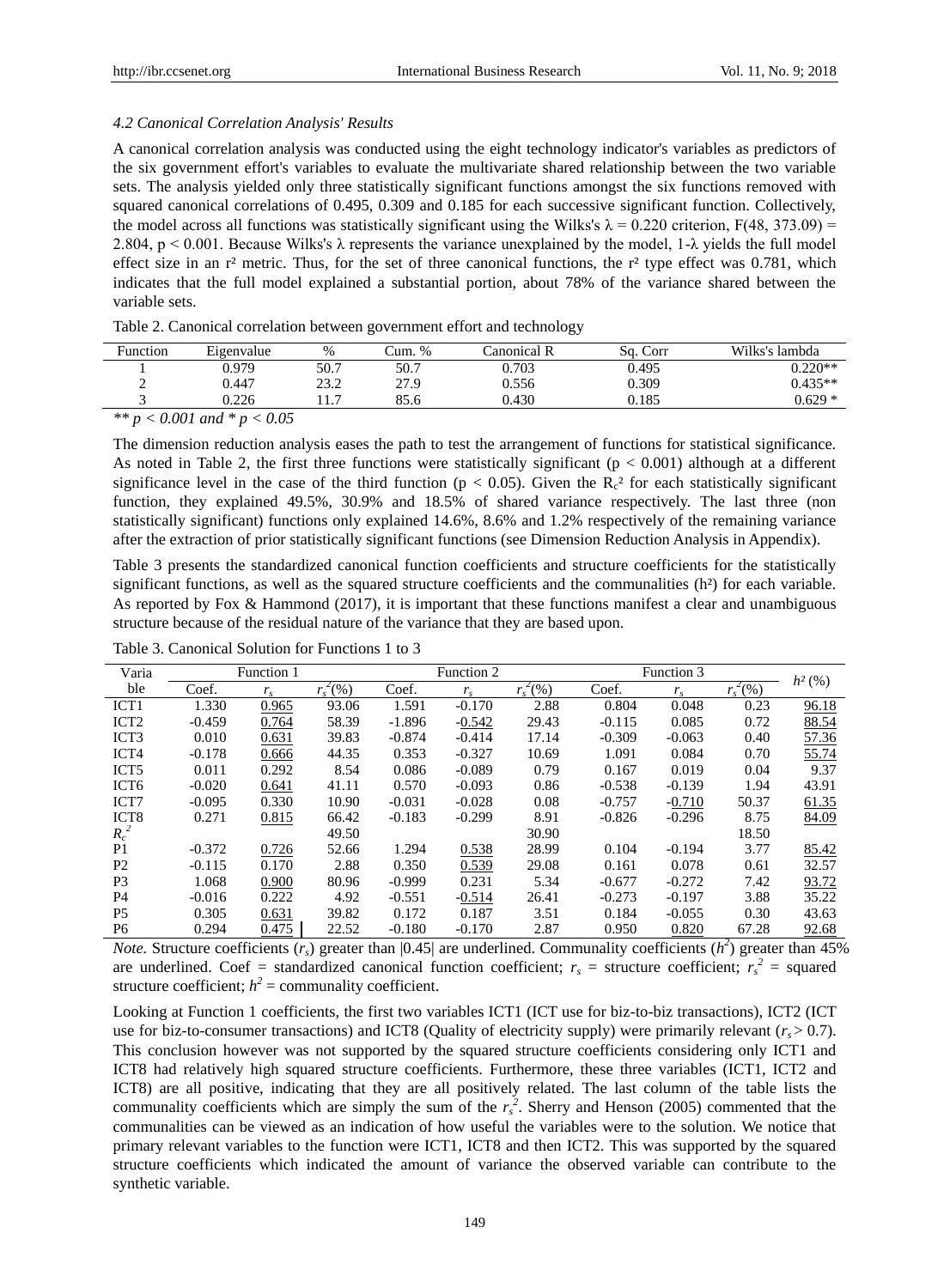The other side of the equation in Function 1 informs us that P3 (Effectiveness of marketing and branding to attract tourists) and P1 (Government prioritization of Travel and Tourism) were the primary contributors to the synthetic variable. Due to the fact that both variables of government effort are positive, they are positively related to all contributors from technology, all of them being positive as well.

Given that these results involve ICT use for biz-to-biz transactions (P1), quality of electricity supply (P8) and ICT use for biz-to-consumer transactions (P2) in the technology side of the function as well as Effectiveness of marketing and branding to attract tourist (P3) and Government prioritization of travel and tourism (P1) it makes sense to label this function as "Quality ICT towards Tourism branding".

Moving to Function 2, the coefficients in Table 3 suggest that the only technology variable of relevance is ICT2 (ICT use for biz-to-consumer transactions) although at very moderate level. As for government effort variables, P1 (Government prioritization of travel and tourism), P2 (Travel and tourism government expenditures) and P4 (Comprehensiveness of annual T&T data) were the dominant variables, at moderate level as well. These variables were inversely related. Looking at the structure coefficients for the entire Function 2, ICT2 was negatively related to P1 and P2 while positively related to P4. Considering the dominant variables on both sides of the Function, it seems indicative of the focus on how the government makes tourism one of its priorities; therefore the function can be labeled "Tourism, a government priority".

In Function 3, there is only one dominant technology variable and only one dominant government effort variable that contributed to the function, namely ICT7 (Mobile Network Coverage) and P6 (Country brand strategy rating). A look at the structure coefficients for the entire function shows that ICT7 and P6 are negatively related. Mobile network services are mostly private; if the government runs interference, it might drive the quality of services down, which would negatively affect ratings on the country brand strategy. Therefore, we label this function "Technology away from Government".

#### *4.3 Redundancy Analysis*

As explained by Hair et al. (2010), the redundancy index was proposed as a measure of shared variance to overcome bias, misinterpretation and uncertainty that might exist with the use of squared canonical correlations, since they also provide an estimate of the shared variance between canonical variates. The redundancy index provides a summary measure of the ability of a set of variables to explain variation in the other set of variables. In the present case, the redundancy index helps identifying how much of technology's variance is given by the government effort and vice versa.

|                         | Technology (%)         |           |                   | Government Effort (%) |
|-------------------------|------------------------|-----------|-------------------|-----------------------|
| Variance Extracted      |                        | 85.08     | 100               |                       |
| <b>Total Redundancy</b> | 28.84                  |           | 27.43             |                       |
| Canonical Function      | Variance Extracted (%) |           | Redundancy $(\%)$ |                       |
|                         | ICT                    | Gov. Eff. | ICT               | Gov. Eff.             |
|                         | 45.33                  | 33.96     | 22,42             | 16.8                  |
|                         | 8.85                   | 16.03     | 2.73              | 4.95                  |
|                         | 7.89                   | 13.88     | 1.46              | 2.56                  |

#### Table 4. Analysis Summary

Table 4 displays the total redundancy taking into account the six pairs identified, and the variance given by the other set is almost the same, though slightly higher in the case of technology which is given 28.84% variance by government efforts, whereas it gives 27.43% variance to the government efforts. Further results show the redundancy index of the first root, and it turns out that 22.42% variance of technology is given by the efforts of the government in tourism promotion whereas government effort is given 16.79% variance by the technology set of variables. In the case of function 2 and 3, the redundancy index is low and varies between 1 and 5 %.

The relationship between technology and government efforts in support of tourism is presented in the following figure where, based on the first canonical function, we identify the trend created by the association of the two constructs. However, the analysis conducted earlier is indicative that there is more than just a simple linear relationship between them.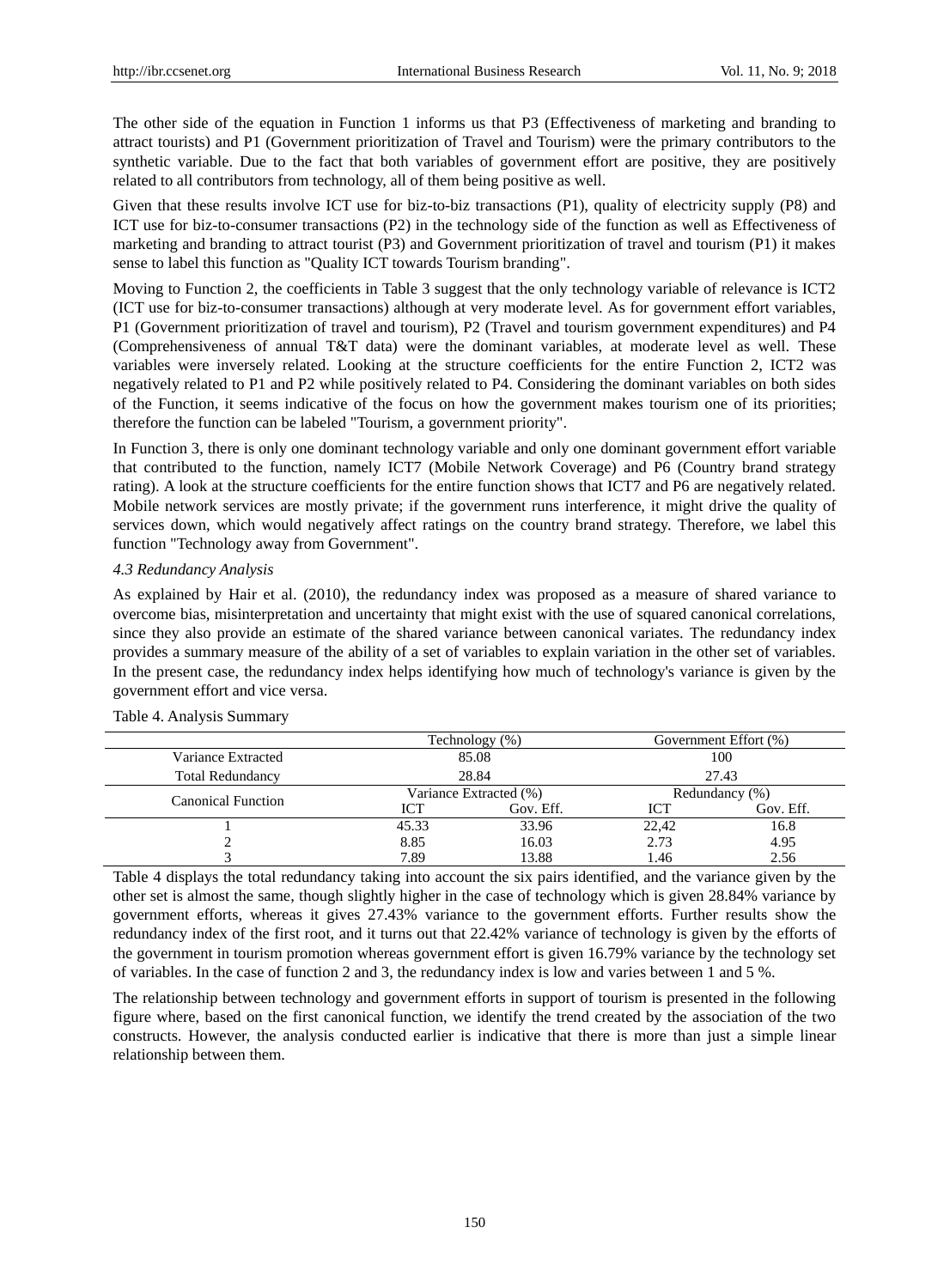

Figure 1. Canonical correlation of Technology and Government Effort

#### (see Appendix for countries number and name)

The previous figure, rather than focusing on countries positioning, illustrates the canonical correlation between technology and government efforts through the canonical scores of the first function for all 89 countries under analysis, considering the first function is the most important of all statistically significant functions extracted from the model. It clearly displays the existence of the relationship between both constructs.

### *4.4 Cluster Analysis Results - TTCI comparison Among Groups*

For well-informed and oriented suggestions, a cluster analysis was conducted in order to group the countries in homogenous classes based on the two variables being studied, technology and government effort in support to the tourism industry. The countries were classified in five groups via k-means clustering method based on the two factors being discussed considering that is the most appropriate number of groups that fits the study objectives.

| Cluster (Members)             | $(n=20)$              | II $(n=28)$           | III $(n=9)$           | IV $(n=10)$           | $V(n=22)$             |
|-------------------------------|-----------------------|-----------------------|-----------------------|-----------------------|-----------------------|
| Coordinates of Cluster center |                       |                       |                       |                       |                       |
| Technology $(x)$              | 3.82                  | 4.99                  | 5.21                  | 3.65                  | 6.09                  |
| Gov. Efforts $(v)$            | 4.86                  | 4.38                  | 5.67                  | 3.62                  | 5.17                  |
| TTCI                          | 3.65                  | 4.09                  | 4.27                  | 3.30                  | 4.79                  |
| Characteristics of            | $2.60 \le x \le 4.50$ | $4.20 \le x \le 5.70$ | $4.80 \le x \le 5.50$ | 2.50 < x < 4.30       | $5.60 \le x \le 6.50$ |
| Clusters                      | $3.30 \le y \le 5.80$ | $3.60 \le y \le 5.00$ | $5.20 \le y \le 6.20$ | $3.20 \le y \le 4.00$ | $4.40 \le y \le 6.00$ |

Table 5. An Analysis of Tourism Competitiveness

As previously shown in Table 5, the countries have been clustered into five groups, based on two conditions met at the same time. For example, in the first group, the technology level of the countries varies between 2.60 and 4.50 while their government's effort in tourism varies between 3.30 and 5.80. For this group, their average tourism competitiveness is 3.65. Further evidence of the grouping is presented in the next figure that shows the plot of means for each cluster.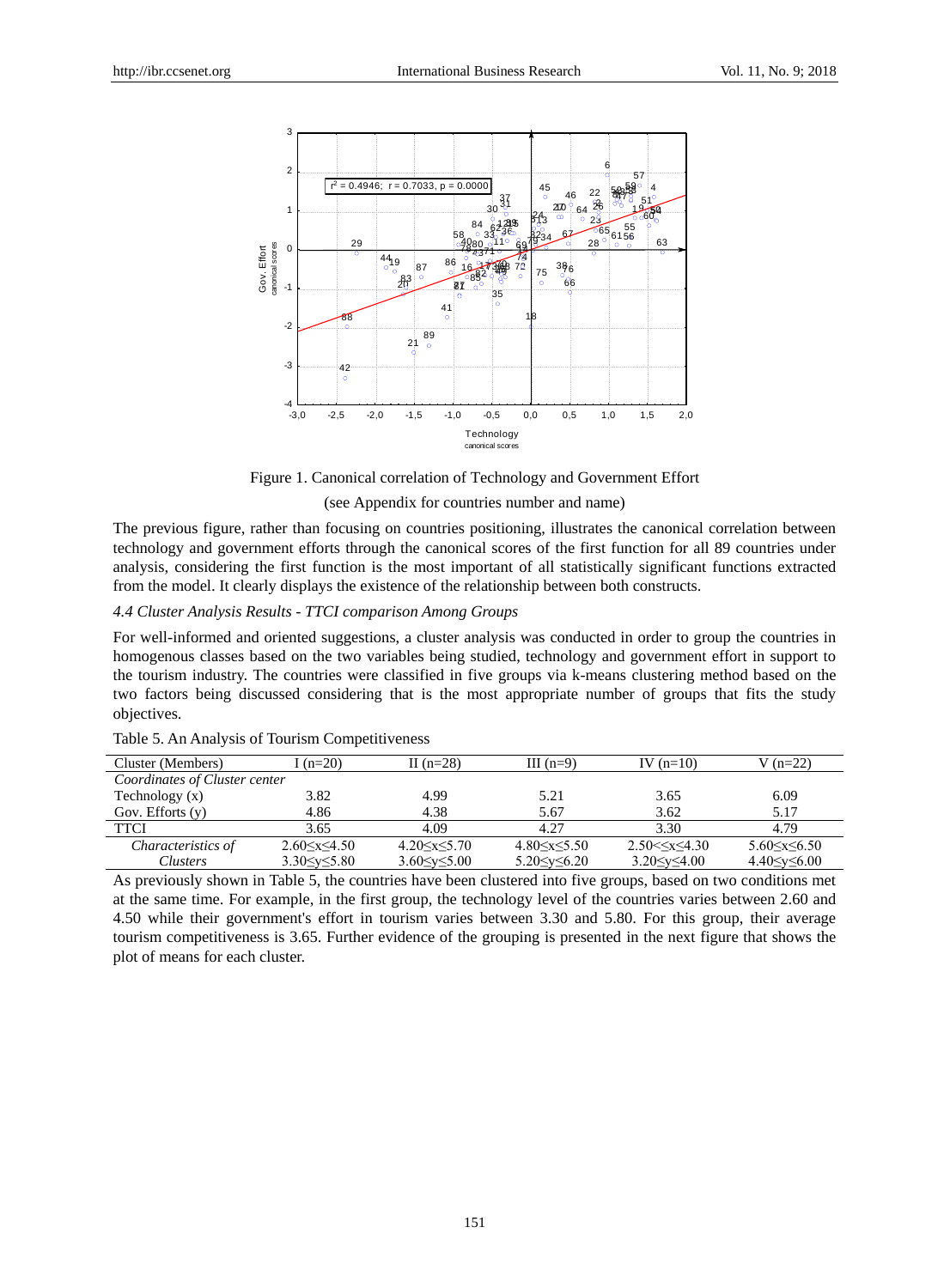

Figure 2. Means of each group constituted (see Appendix for members of each cluster)

In figure 2, each group is given a name based on the mean of each variable. Note that each country can identify the cluster it belongs to by visiting the Appendix. Two top performers were identified, cluster 3 named "Elite class" and cluster 5 named "Gold class". The Gold class is a technology oriented group considering that it outperformed any other cluster when it comes to technology; the technology index of the countries vary between 5.60 and 6.50 while they are not the top performers in government efforts. This group included European and Asia-Pacific country, with only two countries from the Americas: United States and Canada. Government effort within this group ranged between 4.40 and 6.00 with an average tourism competitiveness of 4.79. The surprise absent from this group is Spain, best performer in terms of tourism competitiveness; due to its technology level not falling within the range, it has therefore been counted out. The Elite class, second best performer, is also considered a top class because its technology level and its government effort are good. In fact, the government effort is better than the Gold class and varies between 5.20 and 6.20 whereas the technology indicator varies between 4.80 and 5.50. With an average tourism competitiveness of 4.27, Spain falls into this category. Besides the top performers, there is the "Middle Class" displaying an above average technology level ranging between 4.20 and 5.70, a government effort between 3.60 and 5.00 and an average tourism competitiveness (4.09) which corresponds to the average competitiveness of the sample. While the first two groups represent the situation desired by all countries, there are two remaining groups which show weakness in either or both of the constructs under study. The "Technology Concentration" class is one in which clear improvements in technology level are needed although the government effort is average. This group has an average tourism competitiveness of 3.65, a technology indicator below average (between 2.60 and 4.50) coupled with efforts from the government to promote tourism being above average (between 3.30 and 5.80). The last group indicates improvements are needed in either construct, both being lower than average, which explains the label "General Improvements" of this group. As a result, the average competitiveness of tourism (3.30) is low compared to the other groups.

Nothing reaches perfection in a competitive world. As countries compete almost about everything and anything, there is always a need for improvements in order to benchmark or compete. It would be easier to consider the top performers as groups where no improvements are needed. However, countries in these groups can still improve both factors towards their peak if possible. The difference between the two groups is that the Gold class will be better off focusing on government efforts while the Elite class should devote more efforts in technology's betterment. The Middle class needs to improve both factors to reach either of the top-performers but a greater focus should be on government efforts. Technology concentration is where technology improvements are mandatory at least to reach an average level; government efforts can be worked on aiming at peak level rather than average. General improvements, the bottom class where both variables are way below average, indicates that both factors need a dedication to their improvements. The previous analysis proved that actions aiming at improving technology and government efforts should be simultaneous because they mutually influence each other's variation. Some actions for improvements could be either implementing policies that attract more foreign direct investment in the industry, or policies that promote a better quality of electricity supply, or even policies that heavily promote tourism, augmentation of government expenditures in tourism, policies for better service quality, security, etc.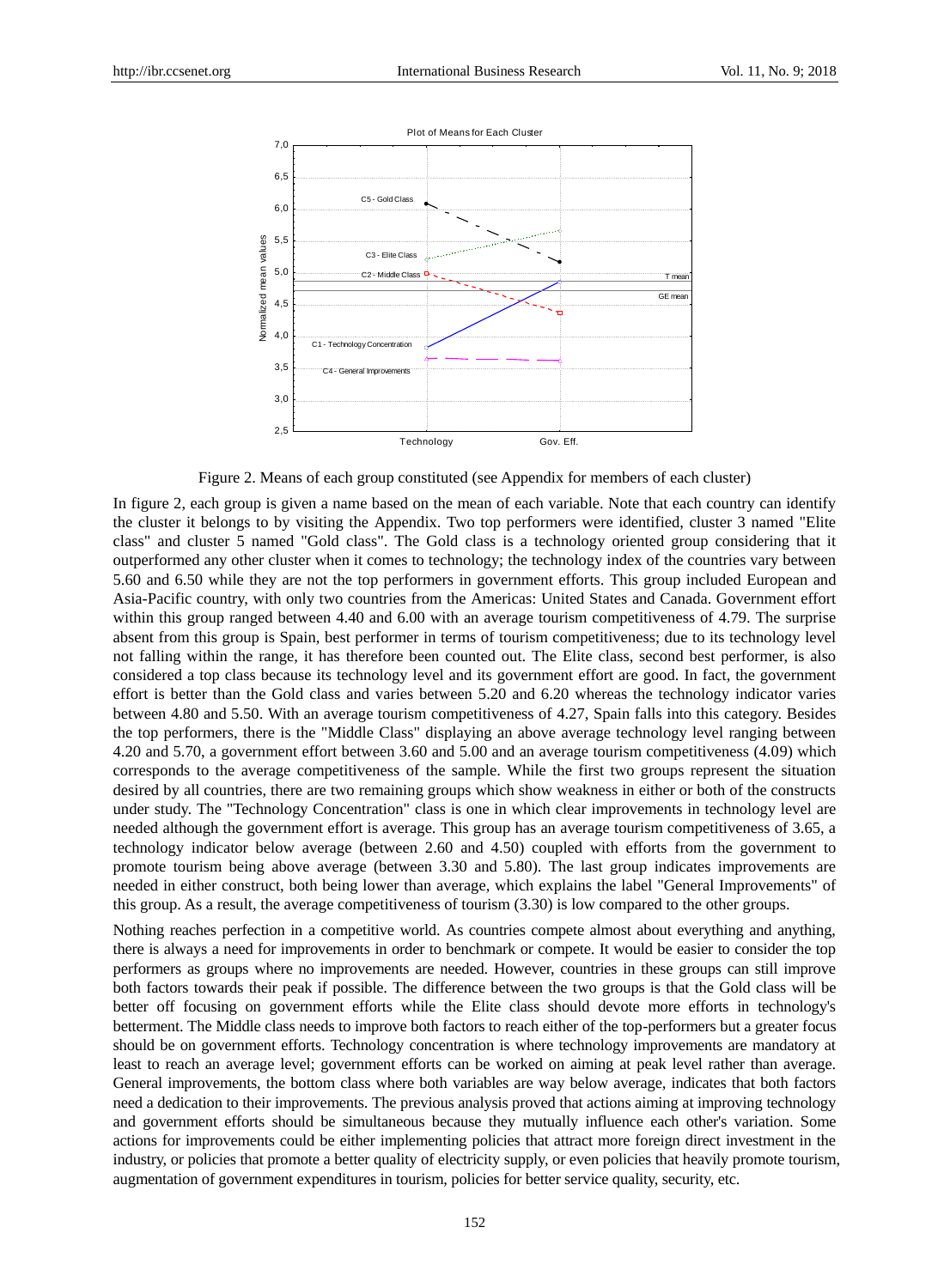

Figure 3. Cluster centers and distribution of tourism competitiveness

Figure 3 introduces a scatter which represents the centers of each groups as well as their characteristics, including their respective average tourism competitiveness achievement. It should not be ignored however that within one group, there are significant differences between members constituting the group. The bubbles are designed just to show the competitiveness achievements between clusters, therefore the better the Tourism Competitiveness performance, the bigger the bubble.

The communalities presented earlier in Table 3 indicated that, on the technology variable set, there were three major contributors to the canonical solution in the following order: ICT1, ICT2 and ICT8. A secondary contribution was displayed by ICT 7 (Mobile Network Coverage). The other set also had three major contributors : P3, P6 and P8. While it is clear that travel and tourism relies on more pillars than just technology and government effort, it is important to understand that these two have displayed the highest weight (Gooroochurn & Sugiyarto, 2005) and are of great importance to the index, whether taken separately or together. In the present study, the existence of a complex and multifaceted relationship between the two construct has been demonstrated and improving tourism competitiveness could start by the improvement of these two, taken together rather than on their own, that is precisely the reason they are considered a two-headed animal within the index. An animal possessing two heads does not mean it can travel two different paths at the same time; rather, the two heads would need to harmoniously cooperate and lead the body in one single direction, which is technology and government effort's case. Further considerations prove that individual indicators constituting the sets of variables should be highly regarded while aiming at improvements of tourism competitiveness, such as ICT use for biz-to-biz transactions, ICT use for biz-to-consumer transactions, quality of electricity supply, government prioritization of travel and tourism industry, effectiveness of marketing and branding as well as country brand strategy rating. For example, the relationship of technology and government effort could be illustrated as follow: without a stable quality of electricity supply, attracting the today's tourist becomes harder considering the traveler needs stable electricity in order to fully access all advantages of technologies, stay connected with family and friends or even for leisure and recreation purposes.

This study unveils the complex relationship between technology (*ICT Readiness*) and government effort in tourism (*Prioritization of Travel and Tourism*). More than just a simple linear relationship, the existence of three significant layers was discovered, the first layer being the most important. Canonical correlation proved therefore to be the appropriate technique to investigate their relationship since it allowed to mirror the depth and complexity of said relationship. Moreover, canonical correlation analysis limited the probability of finding a relationship when it really does not exist because it allowed for simultaneous comparisons among the variables rather than requiring many statistical tests be conducted (Sherry & Henson, 2005).

Countries from three different regions are included in the analysis, namely Europe, Asia-Pacific and the Americas. The focus not being primarily on regions, the countries aiming at improving their travel and tourism competitiveness should not prioritize technology or government effort but should rather accommodate the simultaneous development of both. These constructs share their variance in a way that is approximately the same,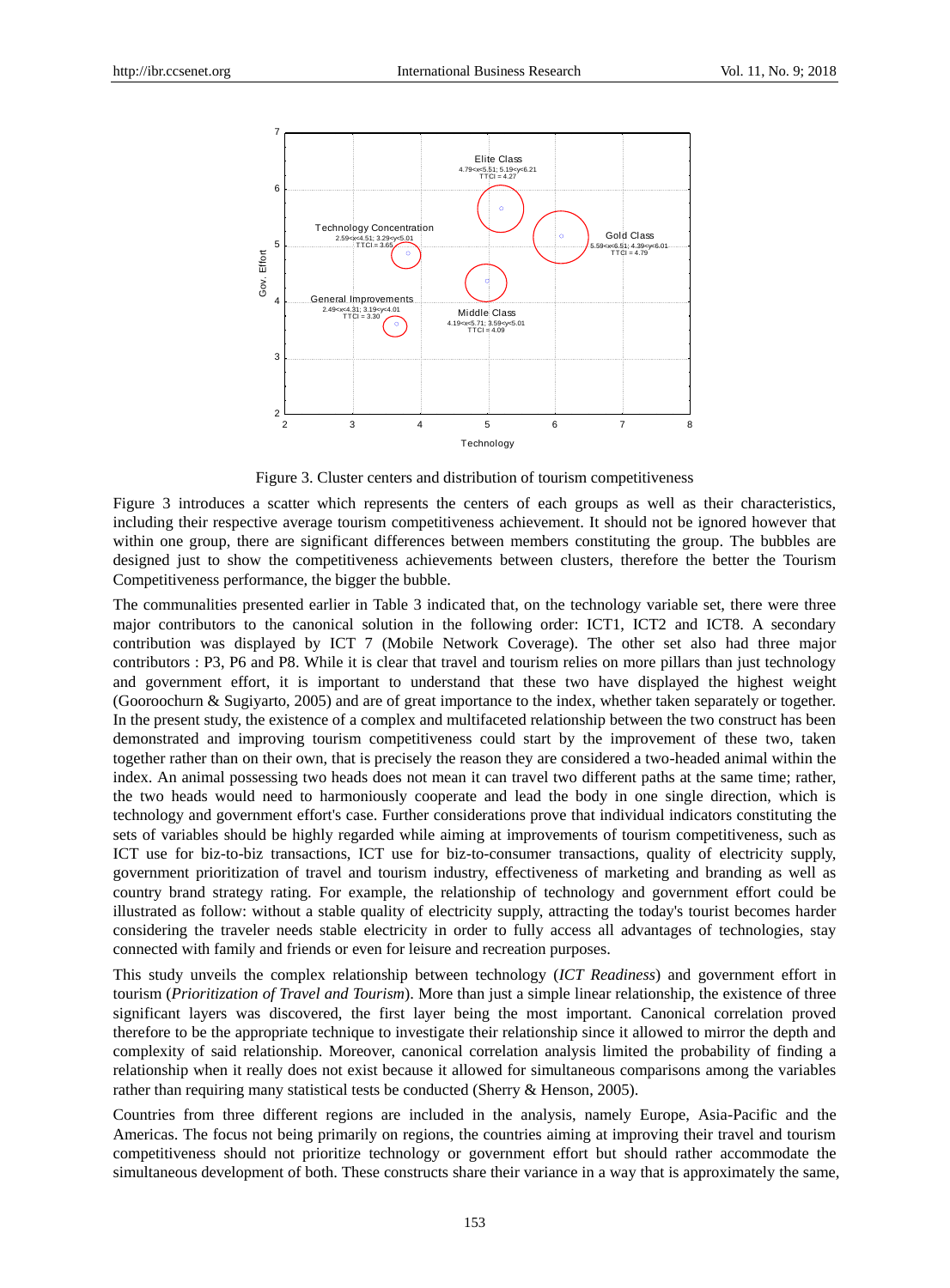which is indicative of both constructs having almost a similar impact on each other within the competitiveness index. Therefore, the ideal situation would be to work at improving both at the same time considering failure to do so could easily have negative drawbacks on how well any of them would perform taken separately, which would later influence the overall tourism competitiveness, as it is arguably the case within the Technology Concentration group for example. Working on both at the same time does not however imply they will require the same focus. With the known importance of technology to tourism, and the proven mutual importance of both constructs to each other, private investors may decide to invest in the sector while being assured of the government efforts to value their investments without interfering in private matters. If tourism competitiveness was solely depending on these two constructs, the various stakeholders within society would therefore make informed decisions for the betterment of their economy and they would know precisely where to concentrate their efforts in order to reach new levels of development via a competitive tourism industry.

This study contributes to the body of literature in that it unveils the relationship of two important constructs related to tourism competitiveness. Harmonious cooperation between technology and government effort in support to the tourism industry only lean towards the betterment of overall tourism competitiveness as approached and defined by the World Economic Forum.

#### **5. Conclusion**

The findings of this research support the existence of a multi-dimensional and complex relationship between technology and government effort towards tourism competitiveness, respectively referred to as Information and Communication Technology Readiness and Prioritization of Travel and Tourism within the TTCI. Canonical Correlation proved to be a useful technique allowing the investigation of the multivariate shared relationship between constructs, leaning on the flexibility of the method (Fox & Hammond, 2017; Sherry & Henson, 2005). Transposed at the country level, these findings indicate that countries seeking improvements of their tourism competitiveness index, rather than emphasizing on either of these two, should work at improving both, given the way they influence the variation of each other and they can find which cluster they belong to in the Appendix in order to use the recommendations that best fit their situation. This conclusion is supported by the redundancy analysis which reveals the shared variance between the constructs. Moreover, it is important to understand that the development of technology in a touristic context can be beneficial, as it can be a tool to reinforce tourism activities, build a solid brand and promote tourism activities at a wider scale. It would be a win-win situation as a well-organized government can only favor technology development if no interference is running.

The analyses show that technology can be a tool that best serves the government effort in support of the tourism industry. At the same time, one of the functions extracted is pointing at the break up point between technology and the government activities. It is true that redundancy analysis shows both constructs influencing each other; however, they do so in a limited manner, which indicates rather than being a total blend, they only influence each other to a certain level and there is separation in the roles they both have to play. Countries should try at best to emphasize on balanced cooperation between technology and government efforts, making sure there is no excessive interaction. This is further evidence of the two-headed animal nature these constructs display within the index: two heads won't necessarily allow an animal to go in two opposite directions, the heads have to cooperate and lead the body in one direction; they have to be worked on at the same time to improve the industry's competitiveness.

The present study is based on data presented by the World Economic Forum within the TTCR 2017: Paving the way for a more sustainable and inclusive future. The findings can't be generalized and are specific to the competitiveness of the countries in 2017. However, repeatability of similar studies for other years will contribute to increase knowledge on the topic. Considering three regions were taken into consideration within the dataset, extending the results to the whole set would be meaningless without prior analyses.

Mention is made in the literature of how important technology is to tourism competitiveness and there is no doubt its importance might keep growing due to the fast development of new technologies. Tourists of our era rely on technology for information gathering, travel planning and convenience while tourists from the past had limited access to information (Chung & Koo, 2015). Therefore, further studies might be oriented towards the benefits applying big data analytics could bring to tourism competitiveness, considering that big data is now the trend and applications of big data are found in almost every aspects of service provision in tourism industry.

#### **References**

Aramendia-Muneta, M. E., & Ollo-Lopez, A. (2013). ICT Impact on tourism industry. *International Journal of Management Cases, 15*(2), 87-98.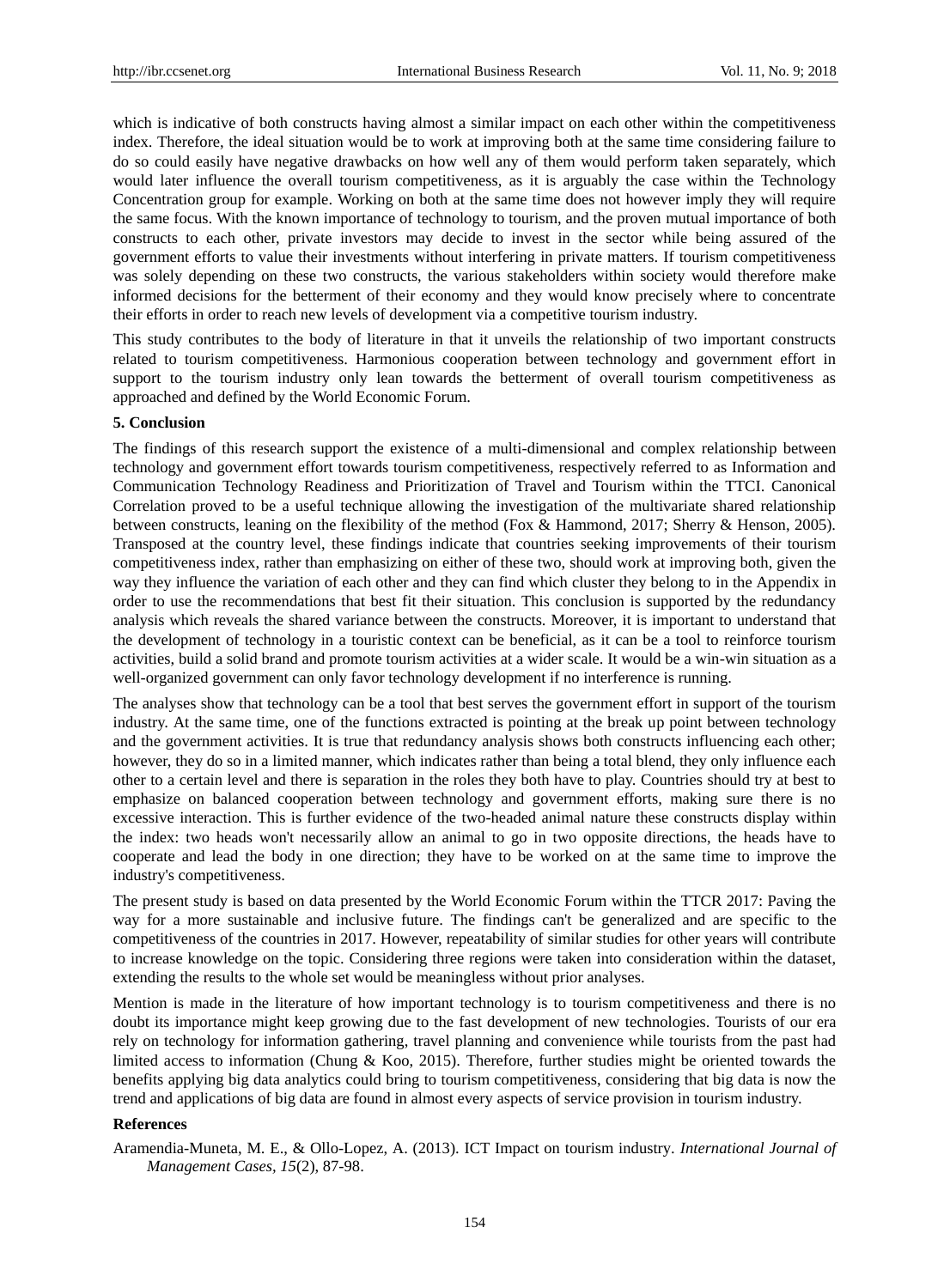Aronsson, L. (2000). The development of sustainable tourism. London: Continuum.

- Augustin, J. L. P., & Liaw, S. Y. (2017). Tourism competitiveness index of the Asia-Pacific region through consistency analysis. Asia Pacific Journal of Tourism Research. 12. 1295-1307. consistency analysis. *Asia Pacific Journal of Tourism Research, 12,* 1295-1307. https://doi.org/10.1080/10941665.2017.1391855
- Bojnec, S., & Kribel, Z. (2004). Information and Communication Technology in Tourism, in Intellectual Capital and Knowledge Management. Proceedings of the 5th International Conference of the Faculty of Management Koper, University of Primorska, (pp. 445-454). Portoroz, Slovenia. Consulté le November 18-20, 2004, sur http://www2.fm-kp.si/zalozba/ISB/961-6486-71-3/445-454.pdf
- Bouquet, M., & Winter, M. (1987). Introduction: Tourism Politics and Practice. Dans e. M. Bouquet and M. Winter, Who from their Labours Rest: Conflict and Practice in Rural Tourism (pp. 1-8). Aldershot: Gower.
- Bramwell, B. (2011). Governance, the state and sustainable tourism: a policital economy approach. *Journal of Sustainable Tourism, 19*(4-5), 459-477. https://doi.org/10.1080/09669582.2011.576765
- Buhalis, D. (2000). Marketing the competitive destination in the future. *Tourism Management, 21*(1), 97-116. https://doi.org/10.1016/S0261-5177(99)00095-3
- Buhalis, D., & Kaldis, K. (2008). eEnabled internet distribution for small and medium sized hotels: the case of Athens. *Tourism Recreation Research, 33*(1), 67-81. https://doi.org/10.1080/02508281.2008.11081291
- Buhalis, D., & Law, R. (2008). Progress in information technology and tourism management: 20 years on and 10 years after the Internet the state of e-tourism research. *Tourism Management, 29,* 609-623. https://doi.org/10.1016/j.tourman.2008.01.005
- Buhalis, D., & O'Connor, P. (2005). Information communication technology revolutionizing tourism. *Tourism Recreation Research, 30*(3), 7-16. https://doi.org/10.1080/02508281.2005.11081482
- Chan, N. I., & Guillet, B. D. (2011). Investigation of Social media marketing: how does the hotel industry in Hong Kong performs in marketing on social media websites? *Journal of Travel Tourism Market, 28,*  345-368. https://doi.org/10.1080/10548408.2011.571571
- Chung, N., & Koo, C. (2015). The use of social media in travel information search. *Telematics and Informatics, 32*(2015), 215-229. https://doi.org/10.1016/j.tele.2014.08.005
- Citrin, J. (1974). Comment: the political relevance of trust in government. *The American Political Science Review, 68*(3), 973-988. https://doi.org/10.2307/1959141
- Crotti, R., & Misrahi, T. (2015). The Travel and Tourism Competitiveness 2015: Growth through shocks. Récupéré sur http://www.weforum.org
- Crotti, R., & Misrahi, T. (2017). The Travel and Tourism Competitiveness Report 2017: Paving the way for a more sustainable and inclusive future. Récupéré sur http://www.weforum.org
- Crouch, G., & Richie, J. R. (1999). Competitive tourism destinations: combining theories of comparative advantage. Working Paper. Ninth Australian tourism and hospitality research conference. Adelaide.
- Crouch, G., & Ritchie, J. R. (1999). Tourism, Competitiveness, and Societal Prosperity. *Journal of Business Research, 44*(3), 137-152. https://doi.org/10.1016/S0148-2963(97)00196-3
- Dos Santos, B. L., Peffers, G. K., & Mauer, D. C. (1993). The impact of information technology investment announcements on the market value of the firm. *Information Systems Research, 4*(1), 1-23. https://doi.org/10.1287/isre.4.1.1
- Dredge, D., & Jenkins, J. (2007). Tourism and policy and planning. Milton: John Wiley.
- Dupeyras, A., & MacCallum, N. (2013). Indicators for measuring Competitiveness in Tourism: A guidance document. OECD Publishing. Consulté le 02 2013, sur.
- Dwyer, L., & Kim, C. (2003). Destination competitiveness: determinants and indicators. *Current issues in tourism, 6*(5), 369-414. https://doi.org/10.1080/13683500308667962
- Dwyer, L., Forsyth, P., & Rao, P. (2000b). The price competitiveness of travel and tourism: A comparison of 19 destinations. *Tourism Management, 21*, 9-22. https://doi.org/10.1016/S0261-5177(99)00081-3
- Dwyer, L., Mistilis, N., Forsyth, P., & Rao, P. (2000a). Sectoral analysis of price competitiveness of tourism: An international comparison. *International Journal of Tourism Research, 3,* 123-139. https://doi.org/10.1002/jtr.292
- Edwards, J. R., & Bagozzi, R. P. (2000). On the Nature and Direction of Relationships Between Constructs and Measures. *Psychological Methods, 5*(2), 155-174. https://doi.org/10.1037/1082-989X.5.2.155
- Elliott, J. (1997). Tourism: Politics and public sector management. London: Routledge.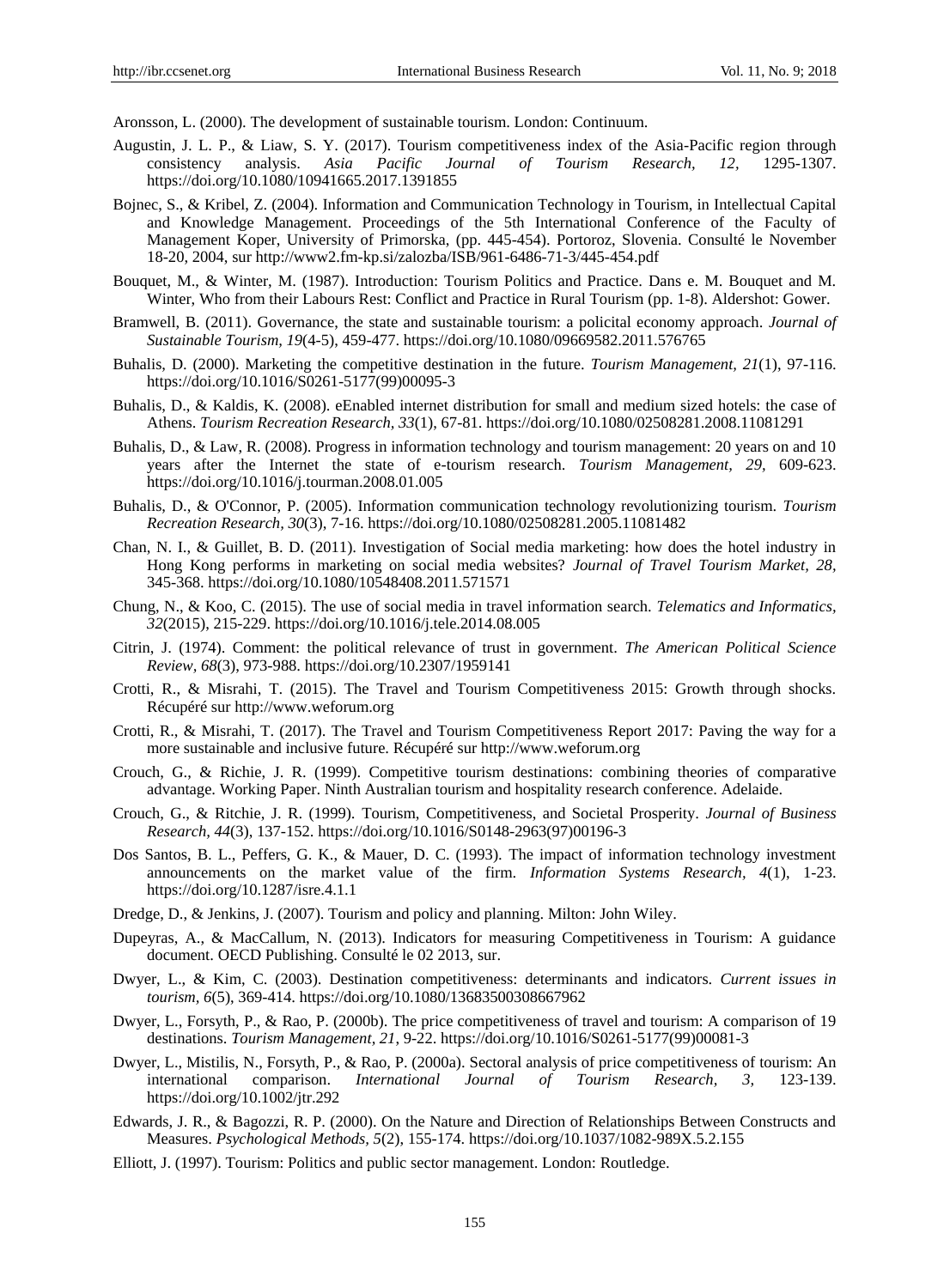- Enright, M. J., & Newton, J. (2004). Tourism Destination Competitiveness: a quantitative approach. *Tourism Management, 25*(6), 777-788. https://doi.org/10.1016/j.tourman.2004.06.008
- Enright, M. J., & Newton, J. (2005). Determinants of Tourism Destination Competitiveness in Asia-Pacific: Comprehensiveness and Universality. *Journal of Travel Research, 43*(4), 339-350. https://doi.org/10.1177/0047287505274647
- Fox, S., & Hammond, S. (2017). Investigating the multivariate relationship betwenn impulsivity and psychopathy using canonical correlation analysis. *Personality and Individual Differences, 111*(2017), 187-192. https://doi.org/10.1016/j.paid.2017.02.025
- Garau, J. (2006). Proposal of two complementary indexes for measuring tourism competitiveness of Mediterranean destinations: outgoing results of a pilot study from the industry side'. International Conference of Trends, Impacts and Policies on Tourism Development, (pp. 18-20). Palma de Mallorca.
- Gomezelj, D. O., & Mihalic, T. (2008). Destination competitiveness: applying different models, the case of Slovenia. *Tourism Management, 29*(2), 294-307. https://doi.org/10.1016/j.tourman.2007.03.009
- Gooroochurn, N., & Sugiyarto, G. (2005). Competitiveness indicators in the travel and tourism industry. *Tourism Economics, 11*(1), 25-43. https://doi.org/10.5367/0000000053297130
- Haahti, A. J., & Yavas, U. (1983). Tourists perceptions of Finland and selectd European countries as travel destinations. *European Journal of Marketing, 17*(2). https://doi.org/10.1108/EUM0000000004833
- Hair, J. F., Black, W. C., Babin, B. J., & Anderson, R. E. (2010). Multivariate Data Analysis: A Global Perspective (éd. Seventh Edition). New Jersey: Pearson.
- Khin, E. E., Daengbuppha, J., & Nonsiri, P. (2014). Destination Competitiveness: A structural model for measuring attributes competitiveness of Bagan, Myanmar. *International Journal of Business, Economics and Law, 4*(2), 51-59.
- Kozak, M., & Rimmington, M. (1998). Benchmarking: destination attractiveness and small hospitality business performance. *International Journal of Contemporary Hospitality Management, 10,* 74-78. https://doi.org/10.1108/09596119810227767
- Kozak, M., & Rimmington, M. (1999). Measuring tourist destination competitiveness: Conceptual considerations and empirical findings. *International Journal of Hospitality Management, 18*(3), 184-188. https://doi.org/10.1016/S0278-4319(99)00034-1
- Lee, C. K., Var, T., & Blaine, T. W. (1996). Determinants of inbound tourism expenditure. *Annals of Tourism Research, 23*(3), 527-542. https://doi.org/10.1016/0160-7383(95)00073-9
- Leontitis, A., & Pagge, J. (2007). A simulation approach on Cronbach's alpha statistical significance. *Mathematics and Computers in Simulation, 73*(5), 336-340. https://doi.org/10.1016/j.matcom.2006.08.001
- Madrigal, R. (1995). Residents' Perceptions and the Role of Government. *Annals of Tourism Research, 22*(1), 86-102. https://doi.org/10.1016/0160-7383(94)00070-9
- Mihalic, T. (2007). ITC and productivity the case of the Slovenian travel industry. Productivity in Tourism: fundamentals and concepts for achieving growth and competitiveness, pp. 167-188.
- Nunkoo, R. (2015). Tourism development and trust in local government. Tourism Management, 46, 623-634. https://doi.org/10.1016/j.tourman.2014.08.016
- Papatheodorou, A. (2002). Exploring competitiveness in Mediterranean resorts. *Tourism Economics, 8*(2), 133-150. https://doi.org/10.5367/000000002101298034
- Pearce, P. L. (1989). Tourist Development (2nd ed.). London: Longman.
- Perles, J. F. (2004). Turismo, Ventaja competitiva y Desarollo Local, Doctoral Thesis. Universidad de Alicante.
- Pulido-Fernandez, J. I., & Rodriguez-Diaz, B. (2016). Reinterpreting the World Economic Forum's global tourism competitiveness index. Tourism Management Perspectives, 20. 131-140. tourism competitiveness index. *Tourism Management Perspectives, 20,* 131-140. https://doi.org/10.1016/j.tmp.2016.08.001
- Ritchie, B. J., & Crouch, G. I. (2003). The competitive destination, a sustainable tourism perspective. Cambridge: Cabi Publishing. https://doi.org/10.1079/9780851996646.0000
- Ruhanen, L. (2013). Local Development: facilitator or inhibitor of sustainable tourism development. *Journal of Sustainable Tourism, 21*(1), 80-98. https://doi.org/10.1080/09669582.2012.680463
- Scott, B. R., & Lodge, G. C. (1985). US Competitiveness in the World Economy. Boston, MA: Havard Business School Press.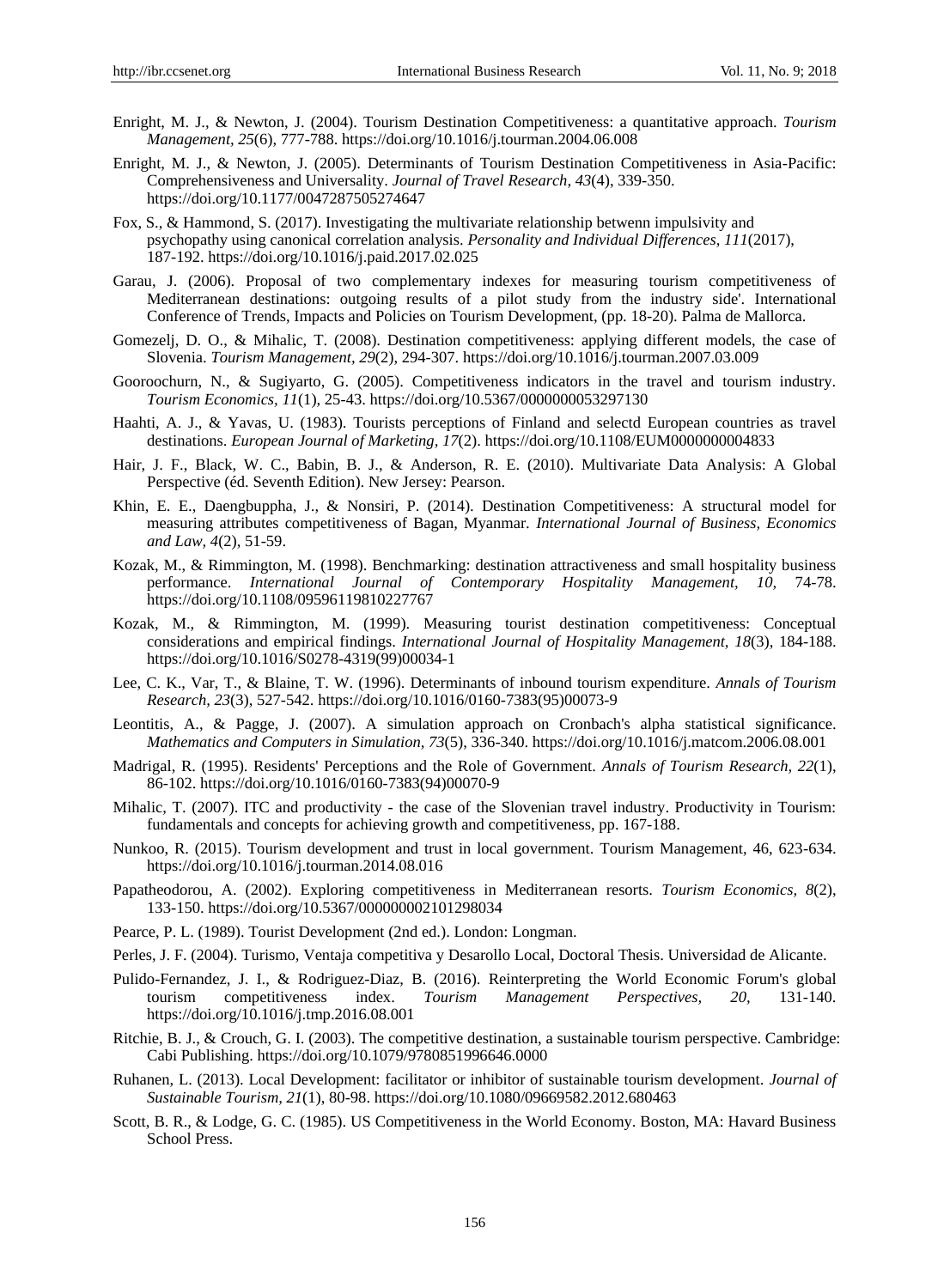- Sherry, A., & Henson, R. K. (2005). Conducting and Interpreting canonical correlation analysis in personality research: A user-friendly primer. *Statistical Development and Applications, 84*(1), 37-48. https://doi.org/10.1207/s15327752jpa8401\_09
- Sigala, M., Christou, E., & Gretzel, U. (2012). Social media in travel, tourism and hospitality: Theory, Practice, and cases. Great Britain: MPG Books Group, UK.

Tabachnick, B. G., & Fidell, L. S. (1996). Using multiariate statistics (éd. 3rd ed.). New York: Harper-Collins.

- Tanja, A., Markovic, V., Davidovic, N., & Jovanovic, T. (2011). Integrated Model of Destination Competitiveness. *Geographica Pannonica, 15*(2), 58-69. https://doi.org/10.5937/GeoPan1102058A
- Tavakol, M., & Dennick, R. (2011). Making sense of Cronbach's alpha. *International Journal of Medical Education, 2,* 53-55. https://doi.org/10.5116/ijme.4dfb.8dfd
- Wang, D., & Ap, J. (2013). Factors affecting tourism policy implementation: A conceptual framework and a case study in China. *Tourism Management, 36,* 221-233. https://doi.org/10.1016/j.tourman.2012.11.021
- Wang, Y., & Bramwell, B. (2012). Heritage protection and tourism development priorities in Hangzhou, China: a political economy and governance perspective. *Tourism Management, 33*(4), 988-998. https://doi.org/10.1016/j.tourman.2011.10.010
- Xiang, Z., & Gretzel, U. (2010). Role of social media in online travel information search. *Tourism Management, 31*(2), 179-188. https://doi.org/10.1016/j.tourman.2009.02.016

#### **Appendix**

Note: Statistical Significance test for the Model

Effect: within cells regression / Multivariate Tests of Significance (S=6, M=1/2, N=36 1/2)

| Test name        | Value                                                       | Approx. $F$    | Hypothesis $\overline{DF}$ | Error DF | Significance of $F$ |
|------------------|-------------------------------------------------------------|----------------|----------------------------|----------|---------------------|
| Pillais's        | 1.232                                                       | 2.584          | 48.00                      | 480.00   | .000                |
| Hotelling's      | 1.929                                                       | 2.947          | 48.00                      | 440.00   | .000                |
| Wilks's          | 0.220                                                       | 2.804          | 48.00                      | 379.09   | .000                |
| Roy's            | 0.495                                                       |                |                            |          |                     |
|                  | Note: Dimension Reduction Analysis                          |                |                            |          |                     |
| Roots            | Wilks λ                                                     | $\overline{F}$ | Hypothesis DF              | Error DF | Significance of $F$ |
| $1$ to $6$       | 0.220                                                       | 2.804          | 48.00                      | 373.09   | .000                |
| $2$ to 6         | 0.435                                                       | 2.016          | 35.00                      | 322.13   | .001                |
| $3$ to 6         | 0.629                                                       | 1.598          | 24.00                      | 269.83   | .041                |
| $4$ to 6         | 0.772                                                       | 1.417          | 15.00                      | 215.73   | .141                |
| $5$ to 6         | 0.903                                                       | 1.033          | 8.00                       | 158.00   | .414                |
| 6 to 6           | 0.988                                                       | 0.334          | 3.00                       | 80.00    | .800                |
|                  | Note: Standardized Canonical Coefficients for ICT Readiness |                |                            |          |                     |
| Variable         |                                                             |                | Function No.               |          |                     |
|                  |                                                             | $\mathcal{I}$  | 2                          |          | $\mathfrak{Z}$      |
| ICT <sub>1</sub> |                                                             | 1.330          | 1.591                      |          | 0.804               |
| ICT <sub>2</sub> |                                                             | $-0.459$       | $-1.896$                   |          | $-0.115$            |
| ICT <sub>3</sub> |                                                             | 0.010          | $-0.874$                   |          | $-0.309$            |
| ICT4             |                                                             | $-0.178$       | 0.353                      |          | 1.091               |
| ICT <sub>5</sub> |                                                             | 0.011          | 0.086                      |          | 0.167               |
| ICT <sub>6</sub> |                                                             | $-0.020$       | 0.570                      |          | $-0.538$            |
| ICT7             |                                                             | $-0.095$       | $-0.031$                   |          | $-0.757$            |
| ICT <sub>8</sub> |                                                             | 0.271          | $-0.183$                   |          | $-0.826$            |

Note: Correlations between ICT Readiness and canonical variables

| Variable         |       | Function |          |
|------------------|-------|----------|----------|
|                  |       |          |          |
| ICT <sub>1</sub> | 0.965 | $-0.170$ | 0.048    |
| ICT <sub>2</sub> | 0.764 | $-0.542$ | 0.085    |
| ICT <sub>3</sub> | 0.631 | $-0.414$ | $-0.063$ |
| ICT4             | 0.666 | $-0.327$ | 0.084    |
| ICT5             | 0.292 | $-0.089$ | 0.019    |
| ICT6             | 0.641 | $-0.093$ | $-0.139$ |
| ICT7             | 0.330 | $-0.028$ | $-0.710$ |
| ICT8             | 0.815 | $-0.299$ | $-0.296$ |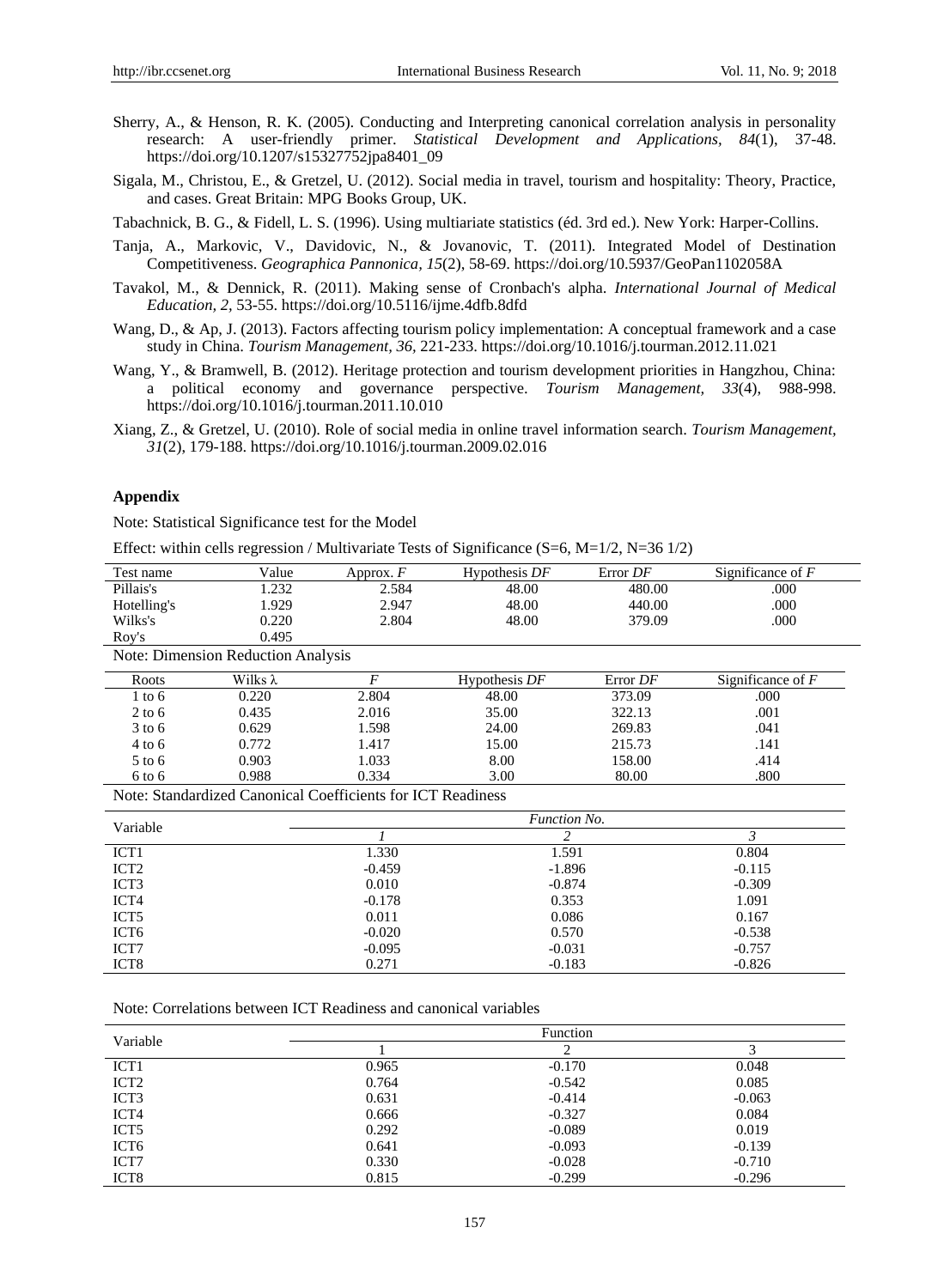| Note: Standardized canonical coefficients for Prioritization of Travel and Tourism |  |
|------------------------------------------------------------------------------------|--|
|------------------------------------------------------------------------------------|--|

| Variables                                                                               |          | $\overline{c}$              | 3             |  |  |
|-----------------------------------------------------------------------------------------|----------|-----------------------------|---------------|--|--|
| P <sub>1</sub>                                                                          | $-0.372$ | 1.294                       | 0.104         |  |  |
| P <sub>2</sub>                                                                          | $-0.115$ | 0.350                       | 0.161         |  |  |
| P <sub>3</sub>                                                                          | 1.068    | $-0.999$                    | $-0.677$      |  |  |
| <b>P4</b>                                                                               | $-0.016$ | $-0.551$                    | $-0.272$      |  |  |
| P <sub>5</sub>                                                                          | 0.305    | 0.172                       | 0.184         |  |  |
| P <sub>6</sub>                                                                          | 0.294    | $-0.180$                    | 0.950         |  |  |
| Note: Correlations between Prioritization of Travel and Tourism and canonical variables |          |                             |               |  |  |
| Variables                                                                               |          | $\mathcal{D}_{\mathcal{L}}$ | $\mathcal{R}$ |  |  |
| P <sub>1</sub>                                                                          | 0.726    | 0.538                       | $-0.194$      |  |  |
| P <sub>2</sub>                                                                          | 0.170    | 0.539                       | 0.078         |  |  |
| P <sub>3</sub>                                                                          | 0.900    | 0.231                       | $-0.272$      |  |  |
| P <sub>4</sub>                                                                          | 0.222    | $-0.514$                    | $-0.197$      |  |  |
| P <sub>5</sub>                                                                          | 0.631    | 0.187                       | $-0.055$      |  |  |
| P6                                                                                      | 0.475    | $-0.170$                    | 0.820         |  |  |

#### **First Canonical Function**



## **Second Canonical Function**



#### **Third Canonical Function**



Note: Canonical Loadings and Correlations for the three canonical functions extracted